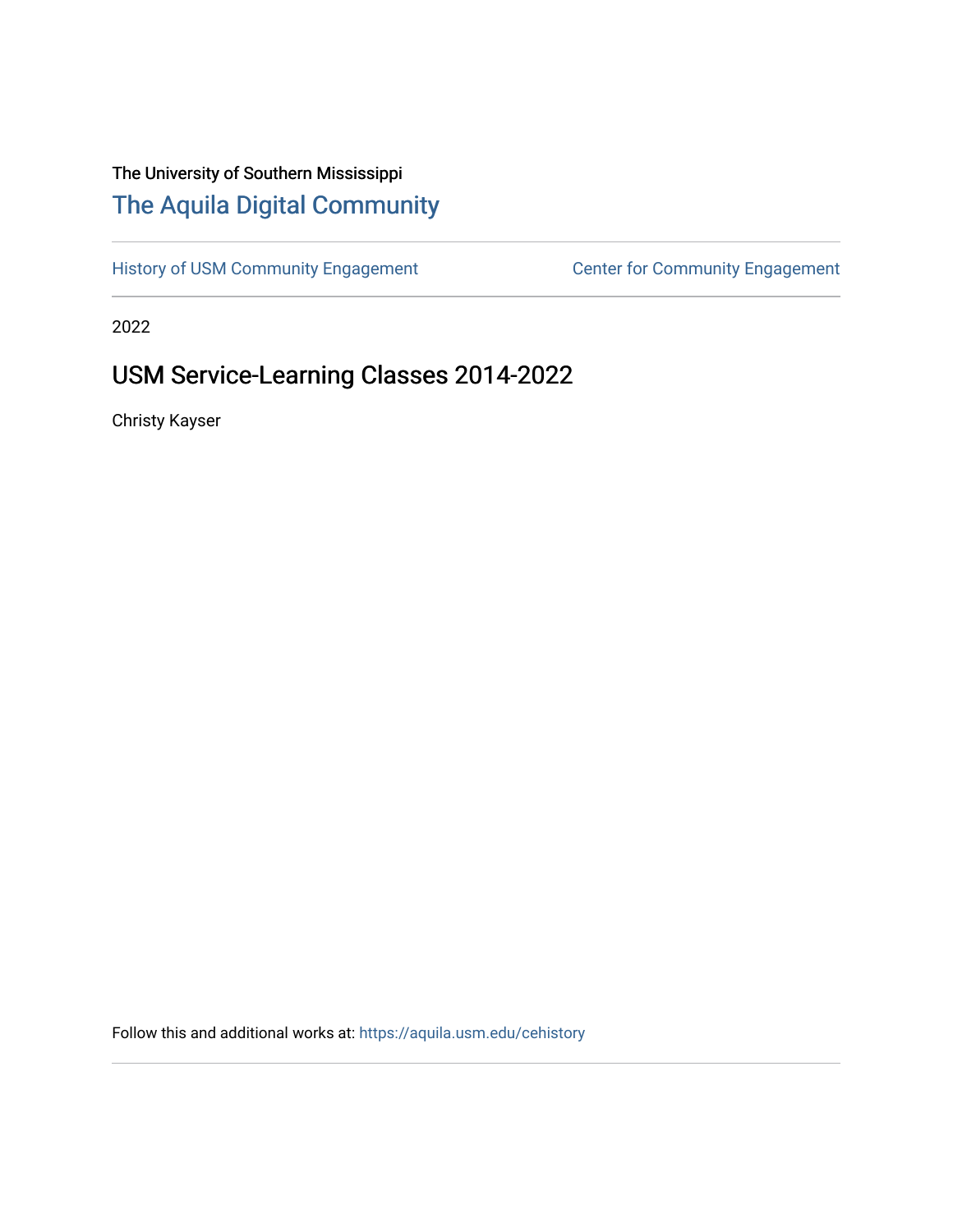The University of Southern Mississippi

Service-Learning Data Over the Years

Compiled by the Center for Community Engagement

|          | 2015-16 | 2016-17 | 2017-2018 | 2018-2019 | 2019-2020 | 2020-2021 | 2021-2022 |
|----------|---------|---------|-----------|-----------|-----------|-----------|-----------|
| Courses  | 33      | 49      | 37        | 15        | 20        | 24        | 41        |
| Students | 665     | 830     | 823       | 331       | 430       | 520       | 786       |
| Hours    | 10,642  | 17,459  | 14,463    | 7251      | 8995      | 7800      | 12,000    |
| Faculty  | 31      | 26      | 30        | 12        | 18        | 12        | 28        |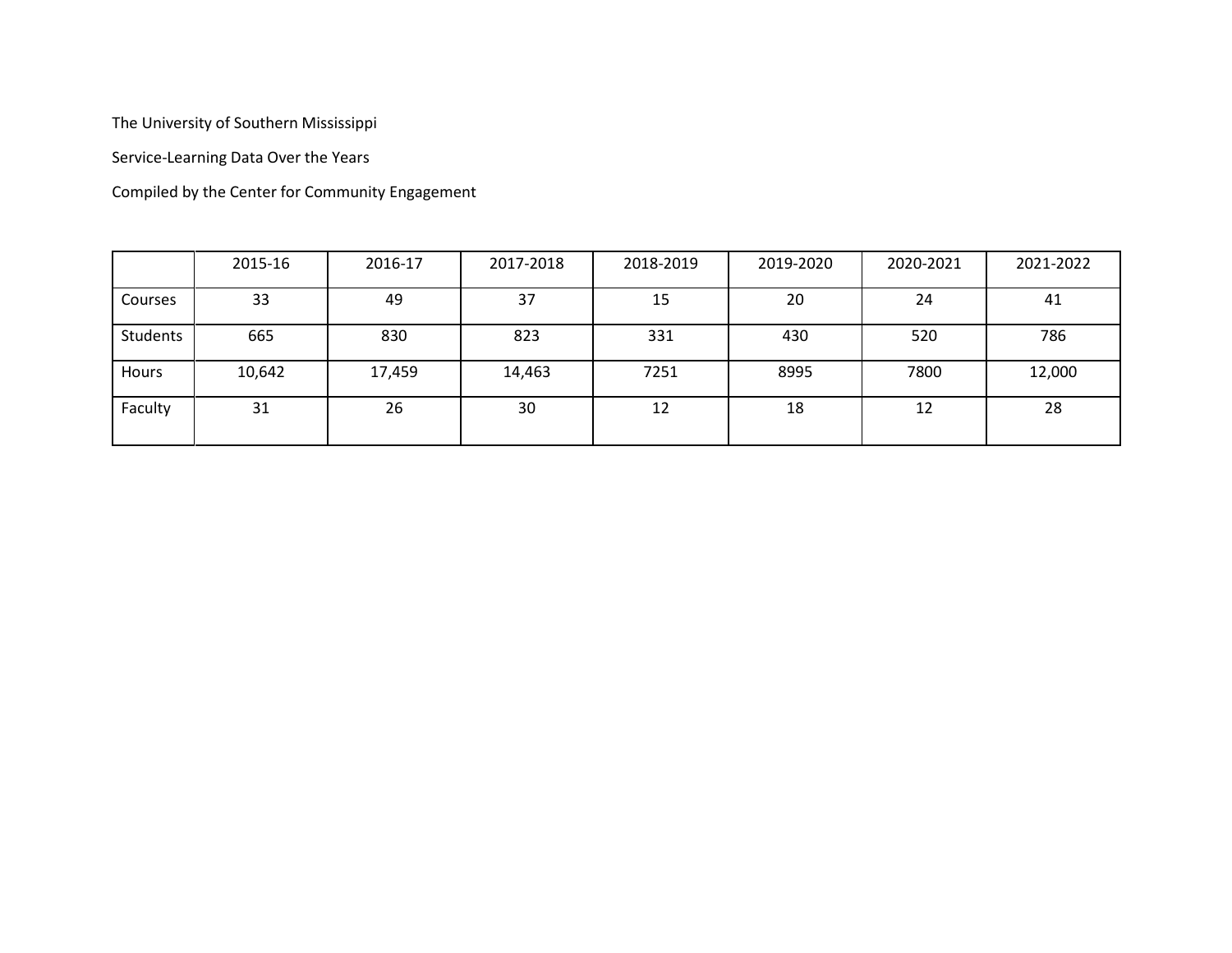### Fall 2014

|                | Faculty          | Course              | Partner        | $#$ of   | $#$ of  | Total |
|----------------|------------------|---------------------|----------------|----------|---------|-------|
|                |                  |                     |                | Students | Hours   | Hours |
|                |                  |                     |                |          | per     |       |
|                |                  |                     |                |          | Student |       |
| $\mathbf{1}$   | <b>Delories</b>  | SWK 301 sect. 01    | Camellia       | 20       | 40      | 800   |
|                | Williams         | Introduction to     | Hospice,       |          |         |       |
|                |                  | Social Work         | DREAM, DHS,    |          |         |       |
|                |                  |                     | Forrest        |          |         |       |
|                |                  |                     | General        |          |         |       |
|                |                  |                     | Hospice, IDS   |          |         |       |
| $\overline{2}$ | <b>Delories</b>  | SWK 301 sect. 02    | Camellia       | 18       | 40      | 720   |
|                | Williams         | Introduction to     | Hospice,       |          |         |       |
|                |                  | Social Work         | DREAM, DHS,    |          |         |       |
|                |                  |                     | Forrest        |          |         |       |
|                |                  |                     | General        |          |         |       |
|                |                  |                     | Hospice, IDS   |          |         |       |
| 3              | Laura            | SPA 331 sect. 01    | Iglesia Vida   | 20       | 10      | 200   |
|                | Guglani          | Hispanic Daily Life | and Hardy St.  |          |         |       |
|                |                  |                     | <b>Baptist</b> |          |         |       |
|                |                  |                     | Church         |          |         |       |
|                |                  |                     | Hispanic       |          |         |       |
|                |                  |                     | congregation   |          |         |       |
| $\overline{4}$ | Michael          | IDS 181 sect. 01    | Habitat for    | 5        | 6       | 30    |
|                | King             | LEADERSHIP          | Humanity       |          |         |       |
|                |                  | (Explore            |                |          |         |       |
|                |                  | ServLearn)          |                |          |         |       |
| 5              | Sparkman,        | IDS 110 sect. 01    | Various        | 21       | 5       | 105   |
|                | Larry            | Citizenship         |                |          |         |       |
|                |                  | Seminar             |                |          |         |       |
| 6              | John             | IDS 110 sect. 02    | Various        | 19       | 5       | 95    |
|                | <b>Bishop</b>    | Citizenship         |                |          |         |       |
|                |                  | Seminar             |                |          |         |       |
| $\overline{7}$ | Amy              | IDS 110 sect. 03    | Various        | 21       | 5       | 105   |
|                | Miller           | Citizenship         |                |          |         |       |
|                |                  | Seminar             |                |          |         |       |
| 8              | Susan            | IDS 110 sect. 04    | Various        | 20       | 5       | 100   |
|                | <b>Bourland</b>  | Citizenship         |                |          |         |       |
|                |                  | Seminar             |                |          |         |       |
| 9              | Shea             | IDS 110 sect. 05    | Various        | 21       | 5       | 105   |
|                | Houze &          | Citizenship         |                |          |         |       |
|                | Russ             | Seminar             |                |          |         |       |
|                | Willis           |                     |                |          |         |       |
| 10             | <b>Stacy Cox</b> | IDS 110 sect. 06    | Various        | 20       | 5       | 100   |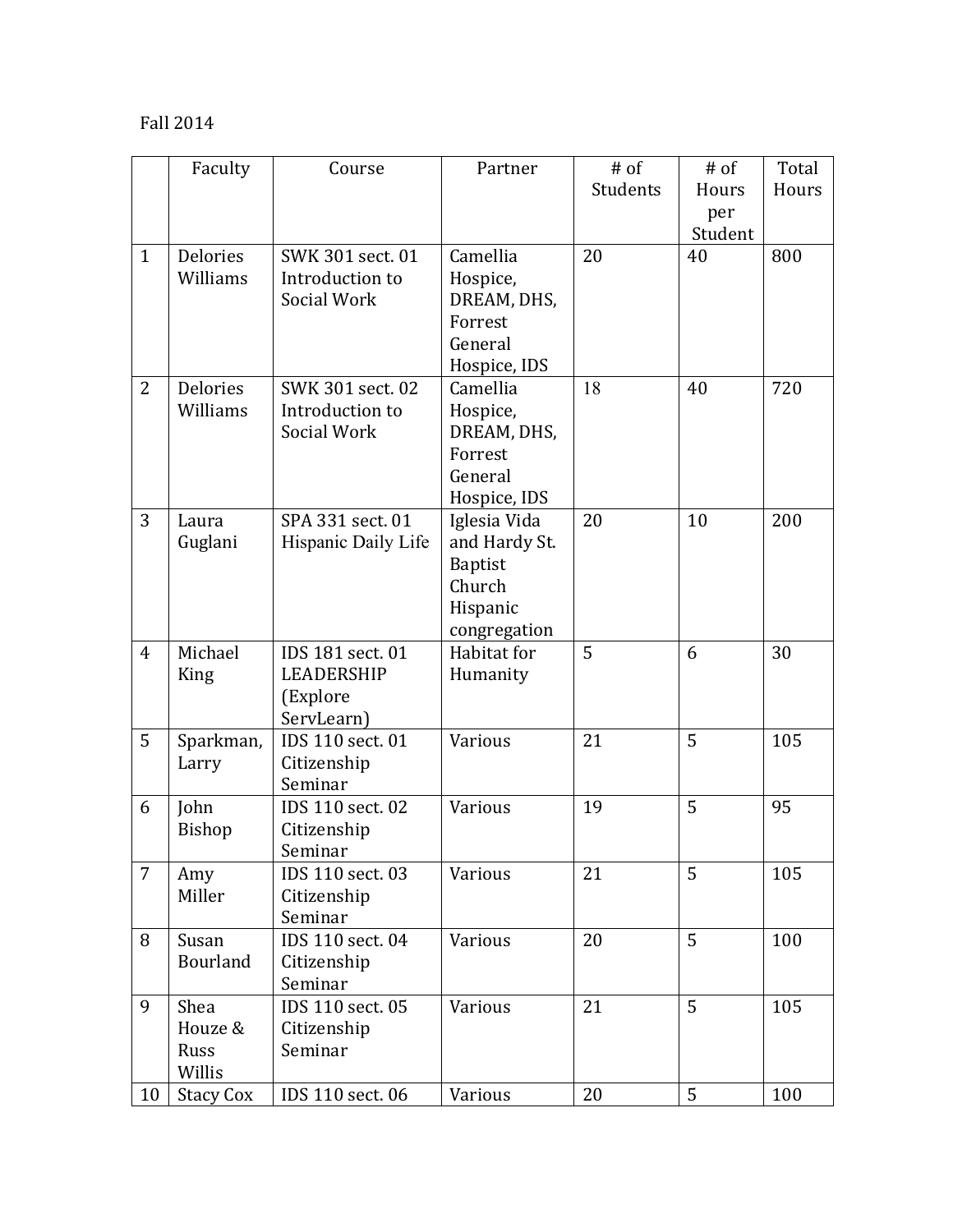|    |                     | Citizenship<br>Seminar                                                    |                                                                                                                                                           |    |                         |            |
|----|---------------------|---------------------------------------------------------------------------|-----------------------------------------------------------------------------------------------------------------------------------------------------------|----|-------------------------|------------|
| 11 | <b>Bob Press</b>    | PS 201 Great<br>Issues Of Pol                                             | Various                                                                                                                                                   | 46 | 10                      | 460        |
| 12 | John<br>Bishop      | CIR 412 Lit3 Res<br>Ped Cont (Sec 1)                                      | <b>SmART</b> Space                                                                                                                                        | 19 | 20                      | 380        |
| 13 | John<br>Bishop      | CIR 412 Lit3 Res<br>Ped Cont (Sec 2)                                      | <b>SmART</b> Space                                                                                                                                        | 17 | 20                      | 340        |
| 14 | Susan<br>Hart       | <b>NSG 337</b><br>Professional<br><b>Nursing Concepts</b><br>$\mathbf{1}$ | Hattiesburg<br>High School's<br><b>Allied Health</b><br>Teacher:<br>Mimi Wilson<br>and Petal High<br>School's Allied<br>Health<br>Teacher:<br>Karla Hogan | 25 | 15                      | 375        |
| 15 | SheRonda<br>Gibbs   | $\overline{M}$ GT 475 New<br><b>Venture Creat</b>                         | Osceola<br>McCarty<br>Youth<br>Development<br>Center                                                                                                      | 27 | 20                      | 540        |
| 16 | Jerry<br>Alliston   | CD 477<br>Developmental<br>Disabilities in<br>Early Childhood             | Various                                                                                                                                                   | 40 | $\overline{\mathbf{8}}$ | <b>320</b> |
| 17 | Jennifer<br>Lemacks | NFS 485/L-<br><b>Medical Nutrition</b><br>Therapy with Lab                | Emeritus<br>Senior Living,<br>Edwards<br>Street<br>Fellowship<br>Center, and a<br>Southeast<br>Mississippi<br>Rural Health<br>Initiative<br>clinic        | 22 | $\overline{\mathbf{5}}$ | <b>110</b> |

Totals:

4,775 hours 17 classes 381 students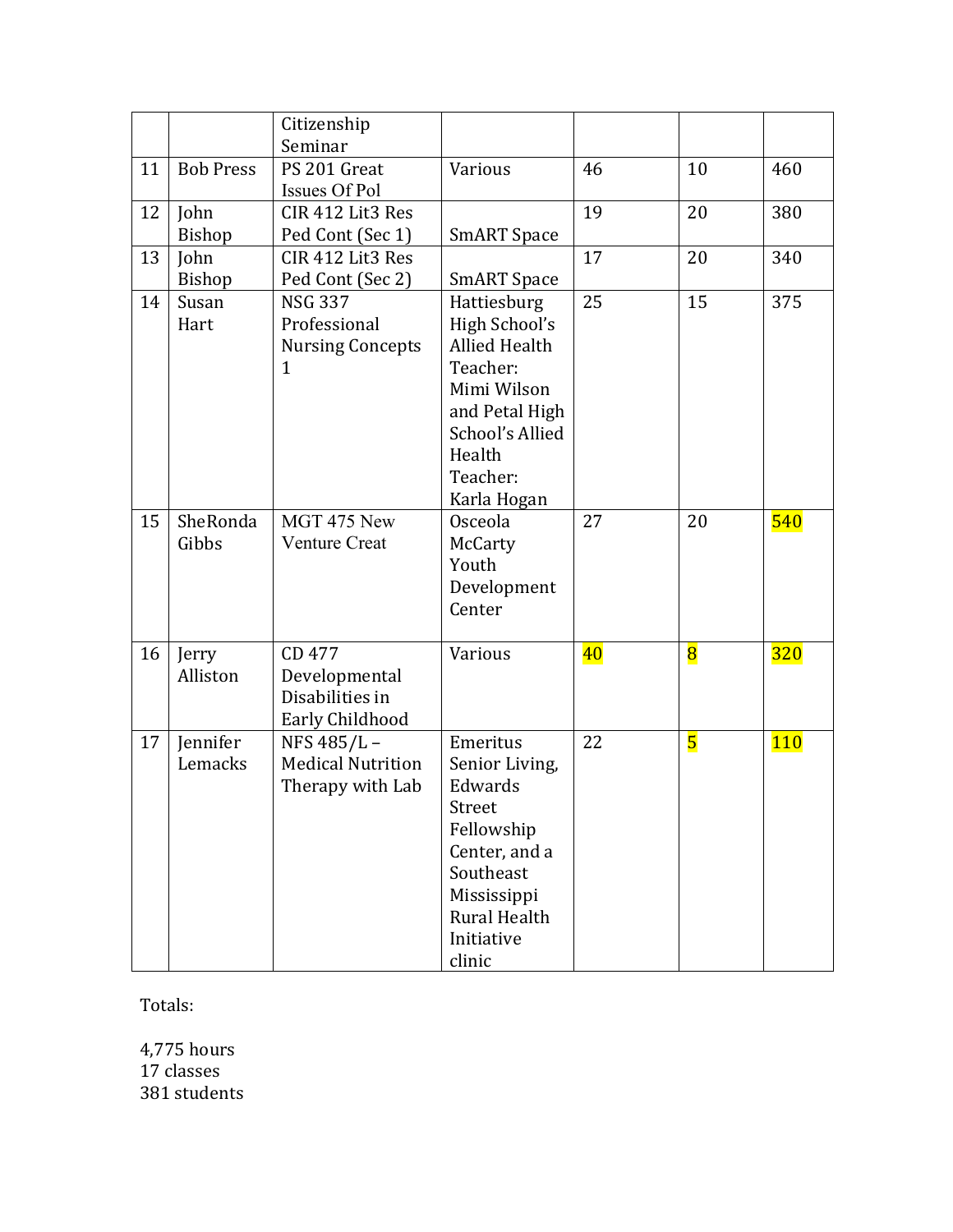## Spring 2015

|                | Faculty           | Course                                 | Partner              | # of            | # of         | Total |
|----------------|-------------------|----------------------------------------|----------------------|-----------------|--------------|-------|
|                |                   |                                        |                      | <b>Students</b> | <b>Hours</b> | Hours |
|                |                   |                                        |                      |                 | per          |       |
|                |                   |                                        |                      |                 | Student      |       |
| $\mathbf{1}$   | <b>Holly Huye</b> | NFS 480 section 1                      | <b>USM English</b>   | 19              | 8            | 152   |
|                |                   | <b>Current Issues</b>                  | Language             |                 |              |       |
|                |                   |                                        | Institute $-$        |                 |              |       |
|                |                   |                                        | Conversation         |                 |              |       |
|                |                   |                                        | Partners             |                 |              |       |
| $\overline{2}$ | Anne              | SOC 405 section 1                      | Various              | 25              | $15 - 20$    | 375   |
|                | Marie             | Nonprofits and                         |                      |                 |              |       |
|                | Kinnell           | Social Change                          |                      |                 |              |       |
| 3              | John              | CIR 411 Content                        |                      | 21              | 20           | 420   |
|                | Bishop            | Area Literacy (Sec                     | <b>SmART Space</b>   |                 |              |       |
|                |                   | 1)                                     |                      |                 |              |       |
| 4              | John              | CIR 411 Content                        |                      | 18              | 20           | 360   |
|                | <b>Bishop</b>     | Area Literacy (Sec                     | <b>SmART Space</b>   |                 |              |       |
|                |                   | 2)                                     |                      |                 |              |       |
| 5              | <b>Delories</b>   | SWK 301 sect. 01                       | Camellia             | 20              | 40           | 800   |
|                | Williams          | Introduction to                        | Hospice,             |                 |              |       |
|                |                   | Social Work                            | DREAM, DHS,          |                 |              |       |
|                |                   |                                        | Forrest              |                 |              |       |
|                |                   |                                        | General              |                 |              |       |
|                |                   |                                        | Hospice, IDS         |                 |              |       |
| 6              | <b>Delories</b>   | SWK 301 sect. 02                       | Camellia             | 23              | 40           | 920   |
|                | Williams          | Introduction to                        | Hospice,             |                 |              |       |
|                |                   | Social Work                            | DREAM, DHS,          |                 |              |       |
|                |                   |                                        | Forrest              |                 |              |       |
|                |                   |                                        | General              |                 |              |       |
| 7              |                   |                                        | Hospice, IDS         | 29              | 40           |       |
|                | Karen<br>Aderer   | SWK 301 sect. 01<br>(Gulf Park campus) | Various              |                 |              | 1160  |
|                |                   | Introduction to                        |                      |                 |              |       |
|                |                   | Social Work                            |                      |                 |              |       |
| 8              | Susan Hart        | <b>NSG 337</b>                         | Hattiesburg          | 19              | 15           | 285   |
|                |                   | Professional                           | High School's        |                 |              |       |
|                |                   | <b>Nursing Concepts</b>                | <b>Allied Health</b> |                 |              |       |
|                |                   | Sect 02                                | Teacher:             |                 |              |       |
|                |                   |                                        | Mimi Wilson          |                 |              |       |
|                |                   |                                        | and Petal            |                 |              |       |
|                |                   |                                        | High School's        |                 |              |       |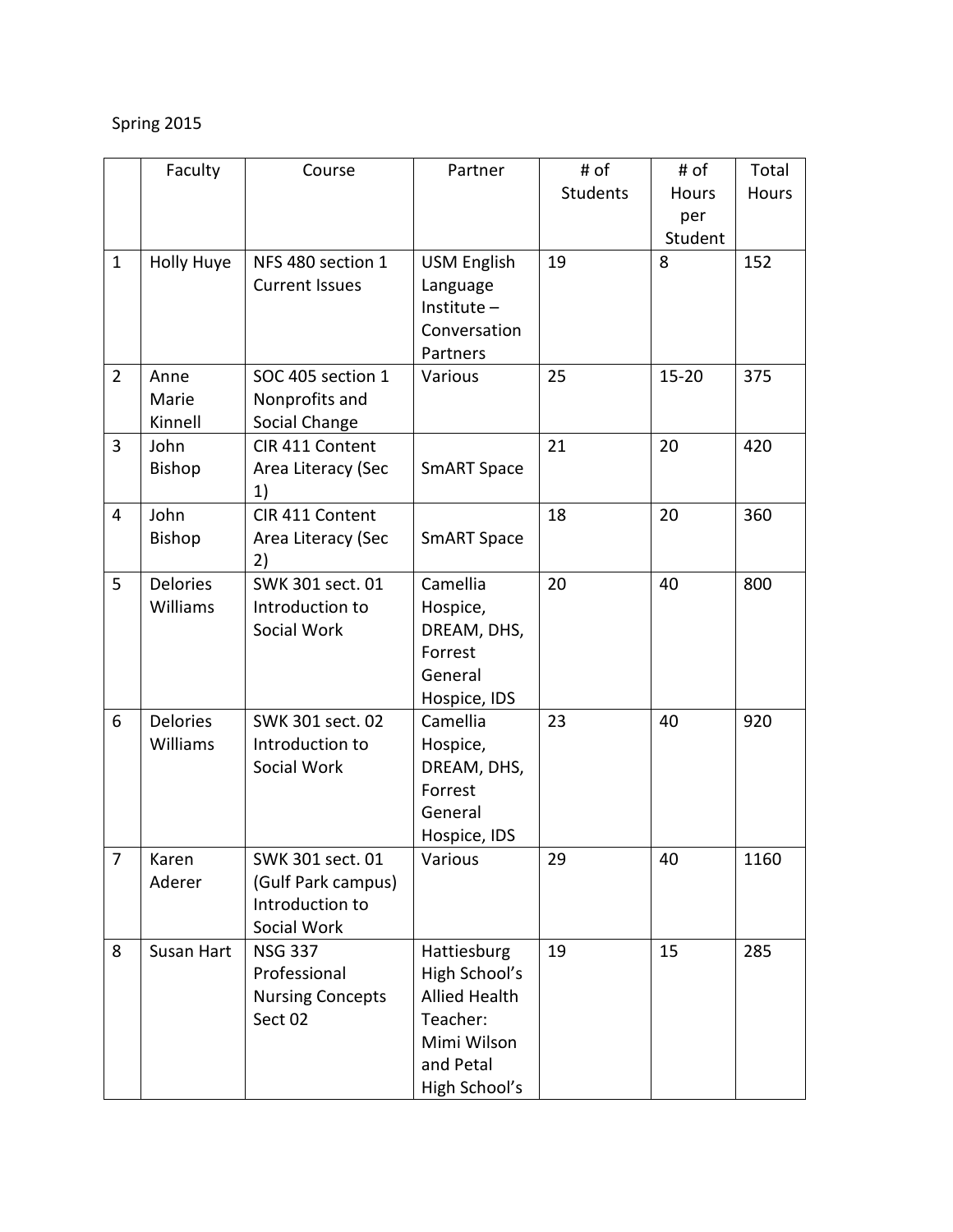|    |                |                       | <b>Allied Health</b> |                |    |     |
|----|----------------|-----------------------|----------------------|----------------|----|-----|
|    |                |                       | Teacher:             |                |    |     |
|    |                |                       | Karla Hogan          |                |    |     |
| 9  | Matt Casey     | HIS 310 Survey of     | International        | $\overline{2}$ | 3  | 6   |
|    |                | Latin America         | Center and/or        |                |    |     |
|    |                | History               | Edwards              |                |    |     |
|    |                |                       | Street (opt)         |                |    |     |
| 10 | Catherine      | LIS 445 Sources of    | Various              | 13             | 20 | 260 |
|    | <b>Bomhold</b> | Information for a     |                      |                |    |     |
|    |                | Multicultural         |                      |                |    |     |
|    |                | Society               |                      |                |    |     |
| 11 | Jerry          | CD 477                | Various              | 41             | 8  | 328 |
|    | Alliston       | Developmental         |                      |                |    |     |
|    |                | Disabilities in Early |                      |                |    |     |
|    |                | Childhood             |                      |                |    |     |

Hours: 5066 Classes: 11 Faculty: 9 Students: 230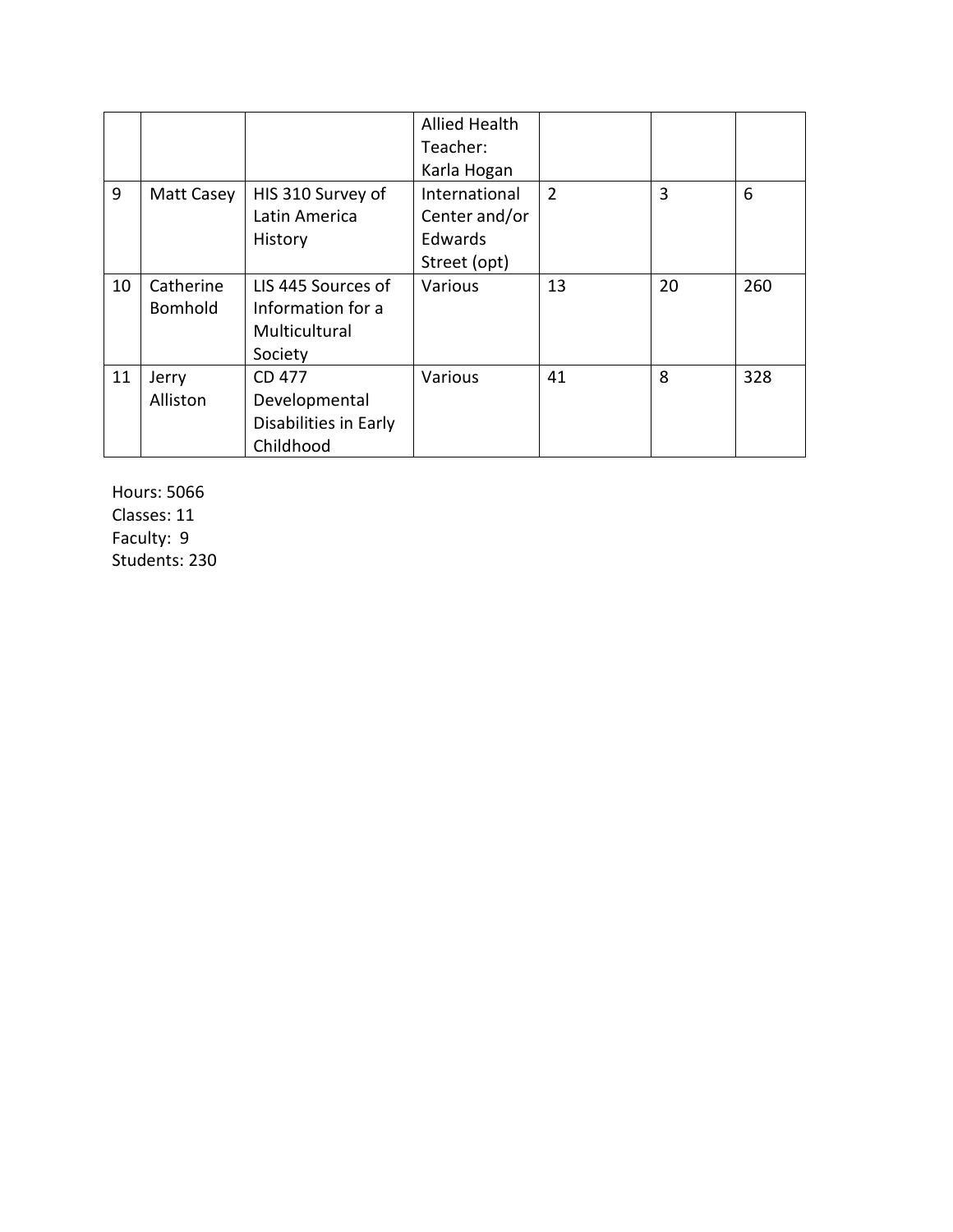### 2015-16

|                | Faculty                                   | Course                                                                                | Partner                                                                    | $#$ of<br>Student<br>S | $#$ of<br>Hours<br>per<br>Studen<br>t | Total<br>Hour<br>${\mathsf S}$ |
|----------------|-------------------------------------------|---------------------------------------------------------------------------------------|----------------------------------------------------------------------------|------------------------|---------------------------------------|--------------------------------|
| $\mathbf{1}$   | Holly Huye 12                             | NFS 480 section 1<br><b>Current Issues</b>                                            | <b>USM English</b><br>Language Institute<br>- Conversation<br>Partners     | 24                     | 8                                     | 192                            |
| $\overline{2}$ | Anne Marie<br>Kinnell <sub>2</sub>        | SOC 405 section 1<br>Nonprofits and<br>Social Change                                  | Various                                                                    | 33                     | $15 - 20$                             | 561                            |
| 3              | Michael King<br>and Christy<br>Arrazattee | <b>IDS 450</b><br>Practicum in<br>Leadership                                          | American Cancer<br>Society Relay for<br>Life                               | 8                      | 40                                    | 320                            |
| $\overline{4}$ | <b>Delories</b><br>Williams 10            | SWK 301 sect. 01<br>Introduction to<br>Social Work                                    | Camellia Hospice,<br>DREAM, DHS,<br><b>Forrest General</b><br>Hospice, IDS | 19                     | 40                                    | 760                            |
| 5              | Michael Davis<br>23                       | <b>BSC 434</b><br>Dendrology sect.<br>01                                              | Lake Thoreau<br>Environmental<br>Center, Local<br>Schools                  | 9                      | 10                                    | 90                             |
| 6              | Karen Aderer<br>16                        | SWK 301 sect. 01<br>(Gulf Park<br>campus)<br>Introduction to<br>Social Work           | Various                                                                    | 18                     | 40                                    | 720                            |
| $\overline{7}$ | Kenneth<br>Rhinehart                      | ESC 302 sect. 01<br>Environmental<br>Improvement<br>Project                           | Arbor Day<br>Foundation/<br><b>USM</b>                                     | 18                     | 40                                    | 720                            |
| 8              | David Holt 9                              | GHY 315 Field<br>Methods<br>(Sources,<br>Techniques, and<br>Analysis in<br>Geography) | $\overline{?}$                                                             | 13                     | 10?                                   | 130                            |
| 9              | David Holt                                | GHY 441-<br>Capstone<br>Contemporary<br>Issues in                                     | $\overline{?}$                                                             | 14                     | 10?                                   | 140                            |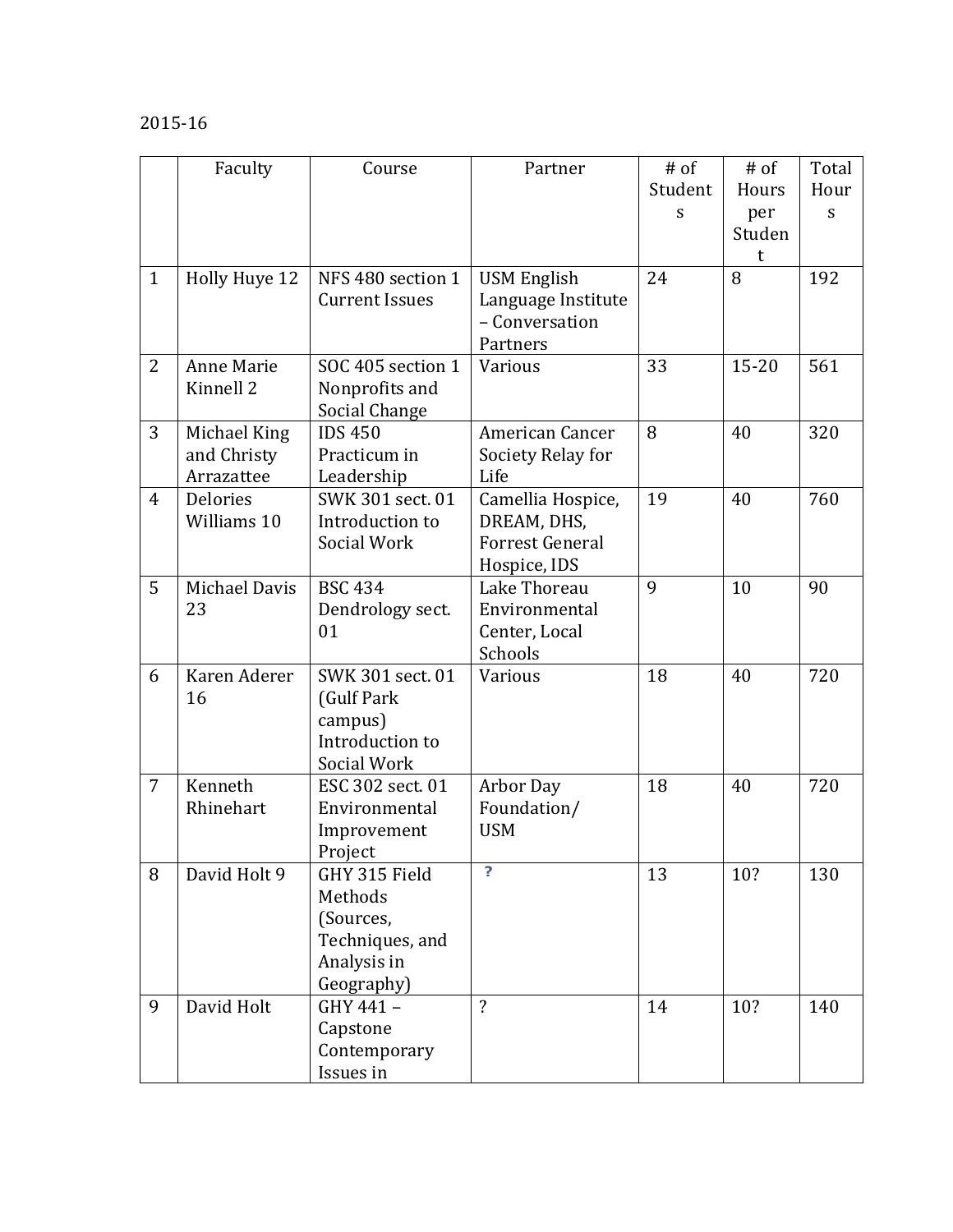|    |                                                                 | Geography<br>Seminar                                            |                                                                           |    |    |    |    |  |     |
|----|-----------------------------------------------------------------|-----------------------------------------------------------------|---------------------------------------------------------------------------|----|----|----|----|--|-----|
| 10 | Gallayanee<br>Yaoyuneyong<br>11                                 | <b>MER 438,</b><br>sustainability and<br>global sourcing        | $\overline{?}$                                                            |    | 12 |    | 10 |  | 120 |
| 11 | <b>Delories</b><br>Williams                                     | SWK 301 sect. 01<br>Introduction to<br>Social Work              | Camellia<br>Hospice,<br>DREAM, DHS,<br>Forrest<br>General<br>Hospice, IDS | 24 |    | 40 |    |  |     |
| 12 | <b>Delories</b><br>Williams                                     | SWK 301 sect. 02<br>Introduction to<br>Social Work              | Camellia<br>Hospice,<br>DREAM, DHS,<br>Forrest<br>General<br>Hospice, IDS | 24 |    | 40 |    |  |     |
| 13 | Michael<br>King $24 &$<br>Emily<br>Homes 25                     | IDS 181 sect. 01<br><b>LEADERSHIP</b><br>(Explore<br>ServLearn) | Habitat for<br>Humanity                                                   | 16 |    | 8  |    |  |     |
| 14 | Michael<br>King &<br>Emily<br>Homes                             | IDS 110 sect. 01<br>Citizenship<br>Seminar                      | <b>Various</b>                                                            | 23 |    | 5  |    |  |     |
| 15 | Shea Houze<br>26 & Jason<br>Quigley 27                          | IDS 110 sect. 02<br>Citizenship<br>Seminar                      | <b>Various</b>                                                            | 24 |    | 5  |    |  |     |
| 16 | Christy<br>Arrazattee<br>7& Russ<br>Willis 8                    | IDS 110 sect. 03<br>Citizenship<br>Seminar                      | <b>Various</b>                                                            | 23 |    | 5  |    |  |     |
| 17 | Susan<br><b>Bourland 29</b><br>& Tiffany<br>Hammond<br>30       | IDS 110 sect. 04<br>Citizenship<br>Seminar                      | Various                                                                   | 23 |    | 5  |    |  |     |
| 18 | Ashley<br>Johnston 3<br>& Tanya<br>Mandishona<br>$\overline{4}$ | IDS 110 sect. 05<br>Citizenship<br>Seminar                      | Various                                                                   | 23 |    | 5  |    |  |     |
| 19 | Katie<br>Donahoe 17                                             | IDS 110 sect. 06<br>Citizenship<br>Seminar                      | Various                                                                   | 22 |    | 5  |    |  |     |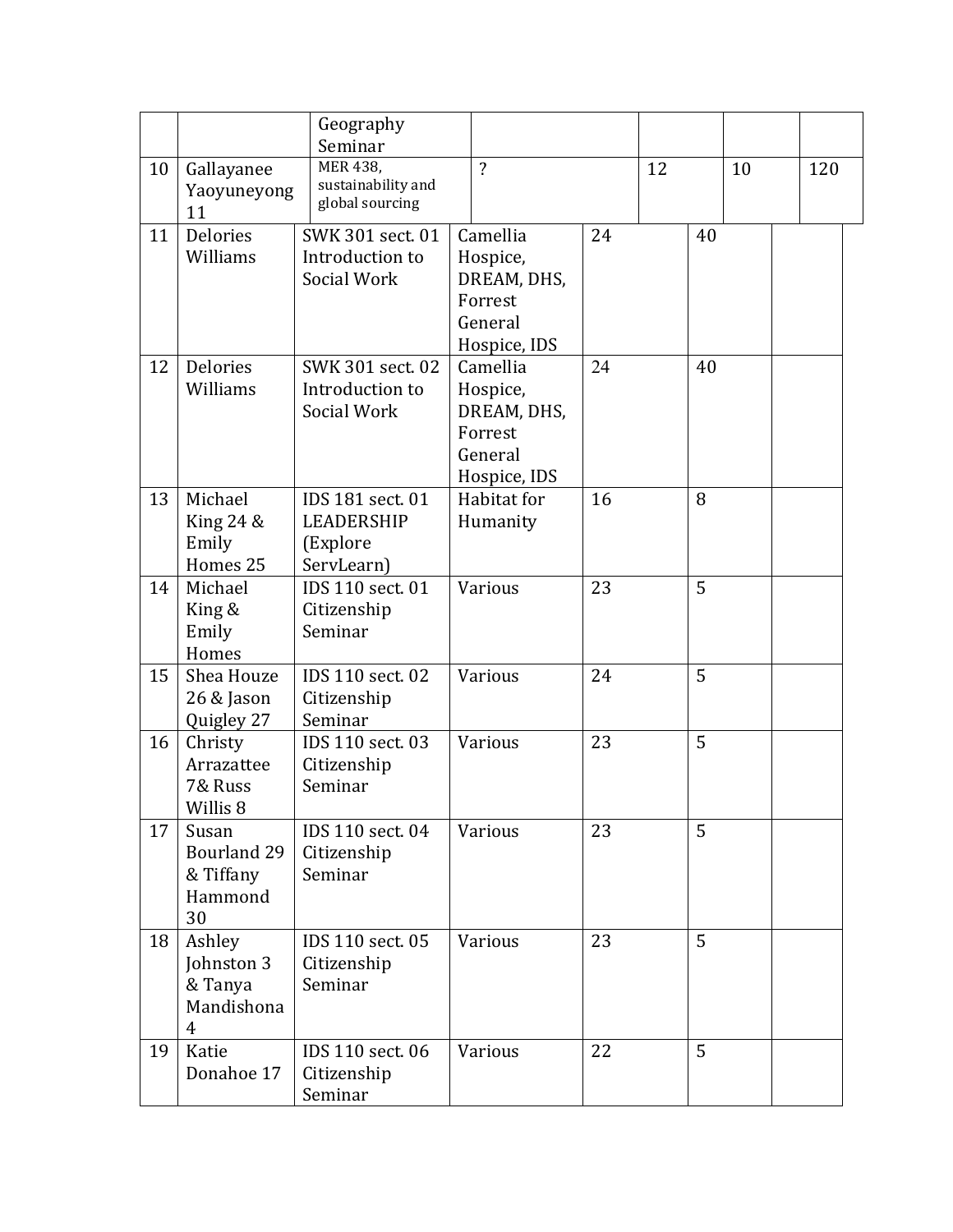|    | & Toni                          |                                                                             |                                                                                                                                                    |    |    |     |
|----|---------------------------------|-----------------------------------------------------------------------------|----------------------------------------------------------------------------------------------------------------------------------------------------|----|----|-----|
| 20 | Sayger 18<br><b>Bob Press 5</b> | PS 201 Great                                                                | Various                                                                                                                                            | 15 | 10 |     |
|    |                                 | Issues Of Pol                                                               |                                                                                                                                                    |    |    |     |
| 21 | John Bishop<br>15               | CIR 411 Content<br>Area Literacy<br>(Sec 1)                                 | <b>SmART</b> Space                                                                                                                                 | 18 | 20 |     |
| 22 | John Bishop                     | CIR 411 Content<br>Area Literacy<br>(Sec 3)                                 | <b>SmART</b> Space                                                                                                                                 | 17 | 20 |     |
| 23 | Karen<br>Aderer                 | SWK 301 sect. 01<br>(Gulf Park<br>campus)<br>Introduction to<br>Social Work | Various                                                                                                                                            | 19 | 20 |     |
| 24 | SheRonda<br>Gibbs 28            | MGT 475 New<br><b>Venture Creat</b>                                         | Osceola<br>McCarty<br>Youth<br>Development<br>Center                                                                                               | 20 | 20 | 540 |
| 25 | Jerry<br>Alliston 14            | CD 477<br>Developmental<br>Disabilities in<br>Early Childhood               | Various                                                                                                                                            | 42 | 8  | 320 |
| 26 | Jennifer<br>Lemacks 13          | NFS 485/L-<br>Medical<br>Nutrition<br>Therapy with<br>Lab                   | Emeritus<br>Senior Living,<br>Edwards<br>Street<br>Fellowship<br>Center, and a<br>Southeast<br>Mississippi<br>Rural Health<br>Initiative<br>clinic | 20 | 5  | 110 |
| 27 | <b>Matt Casey</b><br>22         | HIS 310 Survey<br>of Latin America<br>History                               | English<br>Language<br>Institute                                                                                                                   | 21 |    | 139 |
| 28 | Linda Allen<br>21               | ENG 203H World<br>Literature Sec<br>03H                                     | Homes for<br>Home for<br>Children                                                                                                                  | 17 | 15 |     |
| 29 | Laura<br>Richard 20             | SWK 496/686<br>sec 01 SWK Pract<br>in School                                | United Way of<br>South and                                                                                                                         | 8  | 36 | 288 |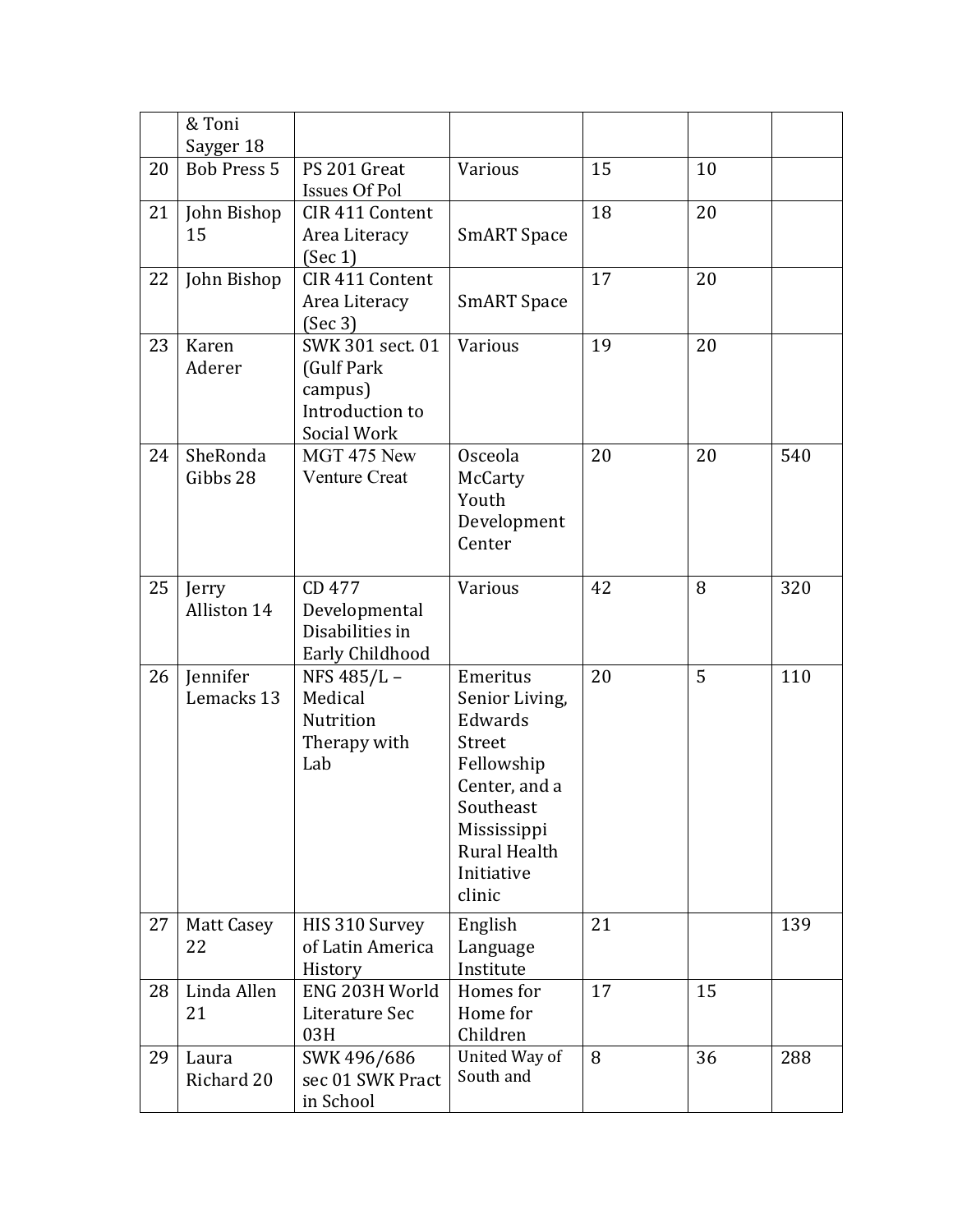|    |                        |                                                            | Southeast<br>Mississippi                |    |     |     |
|----|------------------------|------------------------------------------------------------|-----------------------------------------|----|-----|-----|
| 30 | Ken<br>Rhinehart<br>19 | <b>ESC</b><br>302 Environmental<br>Improvement<br>Project. |                                         | 8  | 40  | 320 |
| 31 | Vickie Reed<br>31      | <b>DPH 321</b><br>Community<br>Health                      | Various                                 | 22 | 9.5 | 210 |
| 32 | Amanda<br>Williams 1   | FAM 605 Family<br>Advocacy                                 | Women's<br>Foundation of<br>Mississippi | 21 |     |     |
| 33 | Catharine<br>Bomhold 6 | LIS 445 Multicult<br>Info Res sect 1                       | Various                                 | 27 | 20  | 540 |

| Courses         | 23    | ΊU   | 33    |
|-----------------|-------|------|-------|
| <b>Students</b> | 497   | 168  | 665   |
| Hours           | 6,889 | 3753 | 10642 |
| Faculty         | 26    |      |       |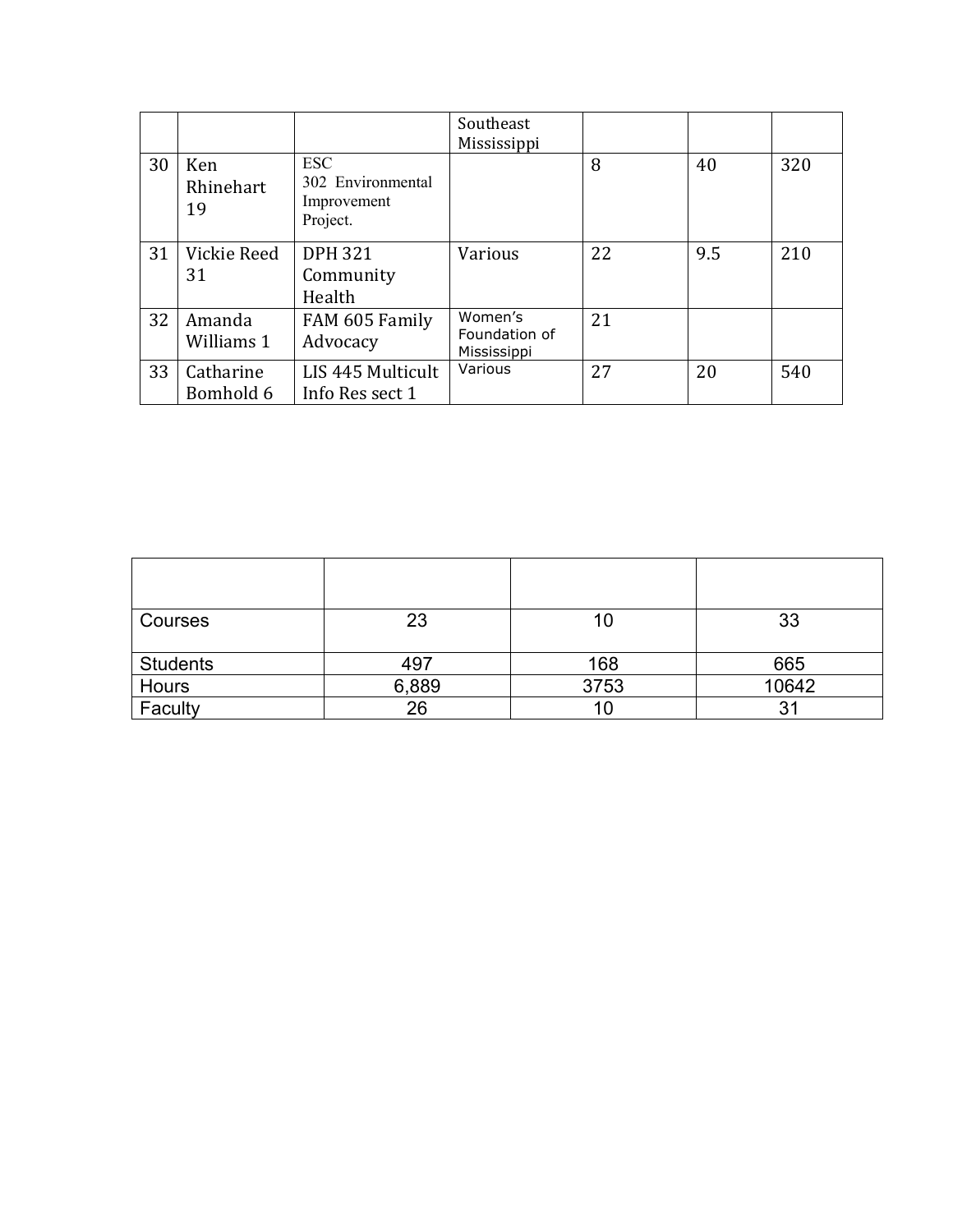| Semester         | Faculty             | Course                | Partner | # of     | # of    | Total |
|------------------|---------------------|-----------------------|---------|----------|---------|-------|
|                  |                     |                       |         | Students | Hours   | Hours |
|                  |                     |                       |         |          | per     |       |
|                  |                     |                       |         |          | Student |       |
| <b>Fall 2016</b> | <b>Delories</b>     | <b>SWK 301 Sect.</b>  |         | 22       | 40      | 960   |
|                  | Williams            | 01 Introduction       |         |          |         |       |
|                  |                     | to Social Work        |         |          |         |       |
| <b>Fall 2016</b> | <b>Delories</b>     | <b>SWK 301 Sect.</b>  |         | 13       | 40      | 520   |
|                  | Williams            | 02 Introduction       |         |          |         |       |
|                  |                     | to Social Work        |         |          |         |       |
| <b>Fall 2016</b> | Karen Aderer        | SWK 301 Sect.         |         | 24       | 40      | 960   |
|                  |                     | 01 (Gulf Park         |         |          |         |       |
|                  |                     | Campus)               |         |          |         |       |
|                  |                     | Introduction to       |         |          |         |       |
|                  |                     | Social Work           |         |          |         |       |
| <b>Fall 2016</b> | <b>Matt Casey</b>   | HIS 310 sect 01       |         | 26       | 10      | 260   |
|                  |                     | Survey of Latin       |         |          |         |       |
|                  |                     | America History       |         |          |         |       |
| <b>Fall 2016</b> | Catherine           | LIS 445/545           |         | 19       | 20      | 380   |
|                  | Bomhold             | sect. 01Sources       |         |          |         |       |
|                  |                     | of Information        |         |          |         |       |
|                  |                     | for a                 |         |          |         |       |
|                  |                     | Multicultural         |         |          |         |       |
|                  |                     | Society               |         |          |         |       |
| Fall 2016        | Laura Guglani       | SPA 331 Sec. 01       |         | 15       | 10      | 150   |
|                  |                     | <b>Hispanic Daily</b> |         |          |         |       |
|                  |                     | Life                  |         |          |         |       |
| <b>Fall 2016</b> | <b>Micheal King</b> | IDS 181 Sect. 01      |         | 17       | 10      | 170   |
|                  | <b>Emily Holmes</b> | LEADERSHIP            |         |          |         |       |
|                  |                     | (Explore              |         |          |         |       |
|                  |                     | ServLearn)            |         |          |         |       |
| <b>Fall 2016</b> | Christy             | IDS 110 Sect. 01      |         | 22       | 10      | 220   |
|                  | Arrazattee          | Citizenship           |         |          |         |       |
|                  | Tiffany             | Seminar               |         |          |         |       |
|                  | Hammond             |                       |         |          |         |       |
| <b>Fall 2016</b> | Jason Quigley       | IDS 110 Sect. 02      |         | 22       | 10      | 220   |
|                  | Michael King        | Citizenship           |         |          |         |       |
|                  |                     | Seminar               |         |          |         |       |
| Fall 2016        | <b>Emily Holmes</b> | IDS 110 Sect. 03      |         | 23       | 10      | 230   |
|                  |                     | Citizenship           |         |          |         |       |
|                  |                     | Seminar               |         |          |         |       |
| <b>Fall 2016</b> | Shea Houze          | IDS 110 Sect. 04      |         | 24       | 10      | 240   |
|                  |                     | Citizenship           |         |          |         |       |
|                  |                     | Seminar               |         |          |         |       |
| Fall 2016        | Ashley              | IDS 110 Sect. 05      |         | 23       | 10      | 230   |
|                  | Johnston            | Citizenship           |         |          |         |       |
|                  |                     | Seminar               |         |          |         |       |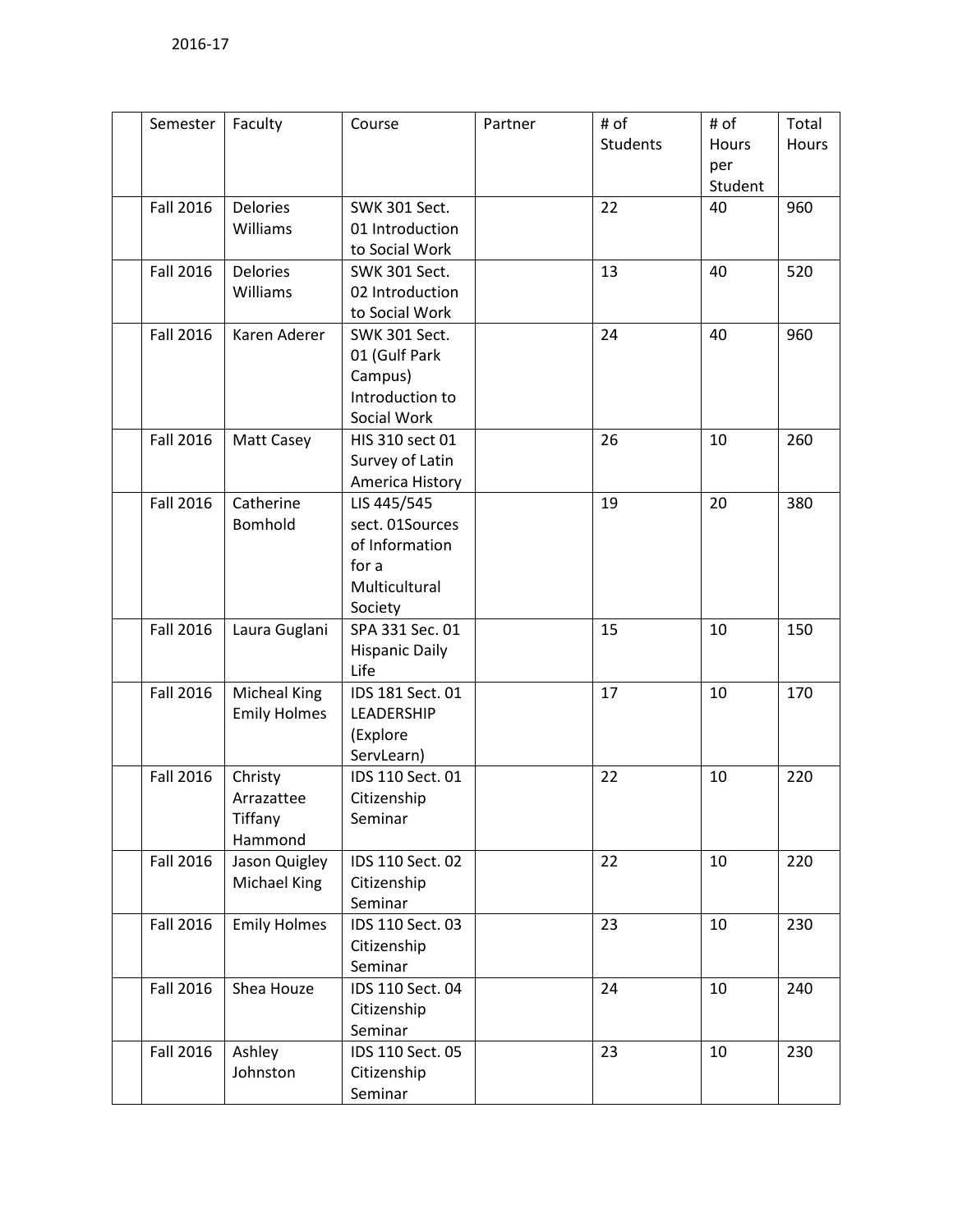| <b>Fall 2016</b> | Laura Richard                   | SWK 496/686<br>Sect. 01 SWK<br>Pract in School                                 |                                                                                                                                                      | 17 | 10 | 170    |
|------------------|---------------------------------|--------------------------------------------------------------------------------|------------------------------------------------------------------------------------------------------------------------------------------------------|----|----|--------|
| <b>Fall 2016</b> | Vickie Reed                     | <b>DPH 321</b><br>Community<br>Health                                          |                                                                                                                                                      | 24 | 10 | 240    |
| <b>Fall 2016</b> | Carmen<br>Carracelas-<br>Juncal | SPA 647 sect 01                                                                | Various, Lamar<br>County School<br>District                                                                                                          | 11 | 10 | 110    |
| <b>Fall 2016</b> | Ken Rhinehart                   | ESC 302 sect 01                                                                |                                                                                                                                                      | 25 | 10 | 250    |
| Fall 2016        | Gallayanee<br>Yaoyuneyong       | <b>MER 437</b><br><b>Apparel Product</b><br>Development<br>sect. 01            |                                                                                                                                                      | 16 | 10 | 160    |
| <b>Fall 2016</b> | <b>Holly Syrdal</b>             | MKT 355 sect 01<br>Integrated Mkt<br>Comm                                      | <b>GPB</b><br>Community<br>Foundation,                                                                                                               | 29 | 10 | 290    |
| <b>Fall 2016</b> | <b>Holly Syrdal</b>             | MKT 458 sect 01<br>Services<br>Marketing                                       |                                                                                                                                                      | 23 | 10 | 230    |
| <b>Fall 2016</b> | Angel Herring                   | CD 652 Critical<br>Issues in Child<br>Development                              | <b>Hawkins</b><br>Elementary                                                                                                                         | 23 | 10 | 230    |
| <b>Fall 2016</b> | Marcus<br>Coleman               | <b>CMS 320H</b><br><b>Business and</b><br>Professional<br>Speaking Sect.<br>01 | City of<br>Hattiesburg<br>/Laura<br>Richard                                                                                                          | 10 | 10 | 100    |
| <b>Fall 2016</b> | Chin-Nu Lin                     | NSG 371L sect.<br>01 Psychiatric &<br><b>Mental Health</b><br>Across Life Span | Salvation<br>Army                                                                                                                                    | 5  | 10 | 50     |
| Fall 2016        | <b>Brian</b><br>Perna           | CMS 330 sect 01<br>and sect 02                                                 | Habitat for<br>Humanity                                                                                                                              | 52 | 10 | 520    |
| Spring<br>2017   | Ann Kinnell                     | SOC 405 Sec. 01<br>Nonprofits and<br>Social Change                             | Southern<br><b>Pines Animal</b><br>Shelter, Big<br><b>Brothers Big</b><br>Sisters,<br>Edwards<br><b>Street</b><br>Fellowship<br>Center,<br>Christian | 26 | 15 | $390+$ |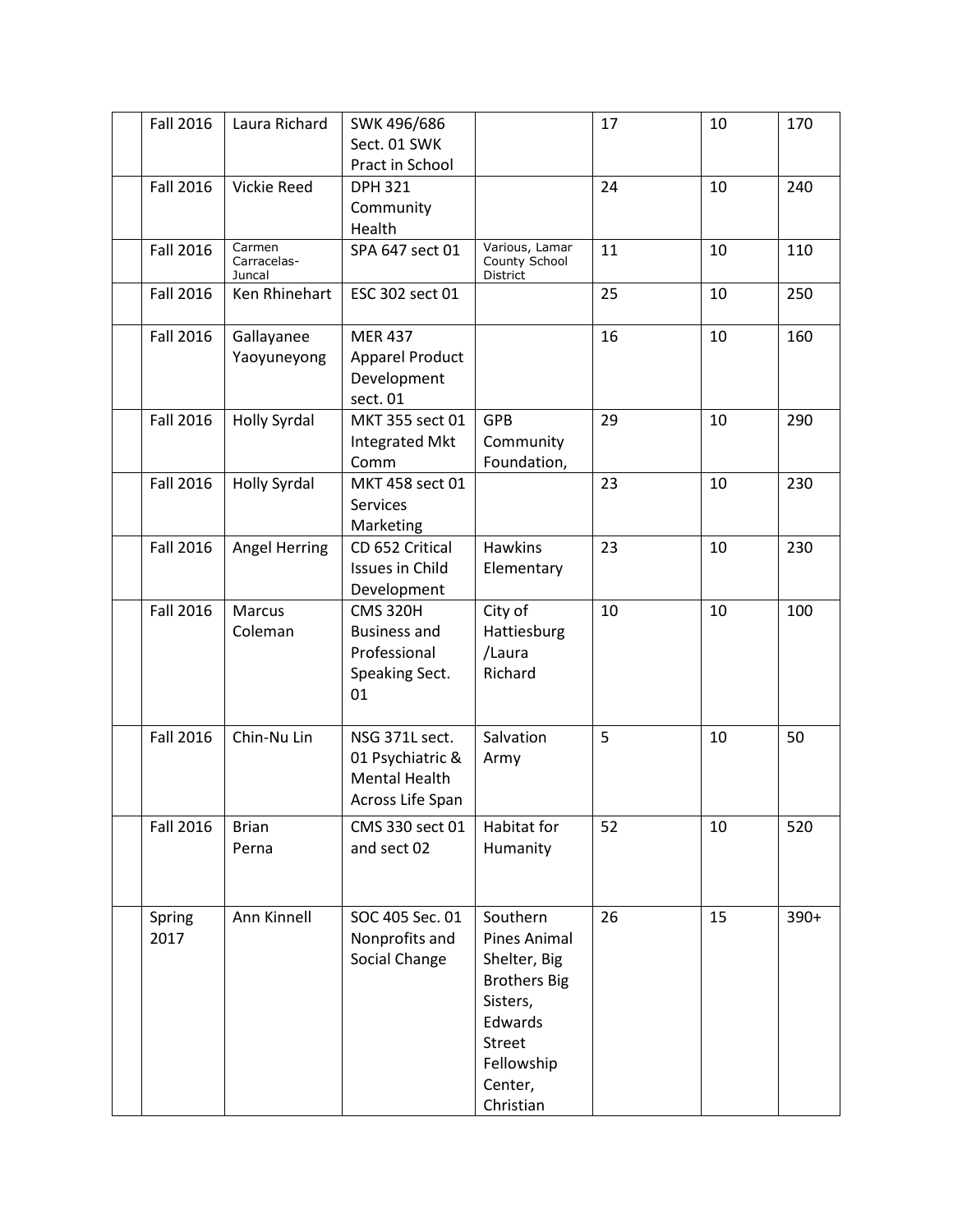|                |                                 |                                                                           | Services,<br>African<br>American<br>Military<br>History<br>Museum<br>The Boys and<br>Girls Club             |                             |     |     |
|----------------|---------------------------------|---------------------------------------------------------------------------|-------------------------------------------------------------------------------------------------------------|-----------------------------|-----|-----|
| Spring<br>2017 | Carmen<br>Carracelas-<br>Juncal | SPA 647 Sec. 01<br>Topics in<br>Hispanic<br>Linguistics                   |                                                                                                             | 19                          | 15? | 285 |
| Spring<br>2017 | Carmen<br>Carracelas-<br>Juncal | SPA 332 Sec. 01<br>Traditions,<br>Festivals, and<br>Icons                 |                                                                                                             | 32                          | 15? | 480 |
| Spring<br>2017 | Catherine<br>Bomhold            | LIS 445 Sources<br>of Information<br>for a<br>Multicultural<br>Society    |                                                                                                             | 17                          | 20  | 340 |
| Spring<br>2017 | Cheryl Jenkins                  | <b>BLKS 491 Sec.</b><br>01 Service<br>Learning in<br><b>Black Studies</b> |                                                                                                             | 8                           | 20  | 160 |
| Spring<br>2017 | Chin-Nu Lin                     | NSG 371 Sec. 01<br><b>Mental Health</b><br>Across the Life<br>Span        | Salvation<br>Army                                                                                           | 44                          | 10  | 440 |
| Spring<br>2017 | Chin-Nu Lin                     | NSG 371 Sec. 02<br><b>Mental Health</b><br>Across the Life<br>Span        | Salvation                                                                                                   | 48                          | 10  | 480 |
| Spring<br>2017 | Chin-Nu Lin                     | NSG 371 L (Sec.<br>01, 02, 03, 04)<br>Lab                                 | Salvation<br>Army                                                                                           | <b>All Sections</b><br>(36) | 10  | 360 |
| Spring<br>2017 | <b>Delories</b><br>Williams     | SWK 301 Sect.<br>01 Introduction<br>to Social Work                        | Salvation<br>Army, IDS,<br>Homecare<br>Hospice,<br>Camellia<br>Hospice,<br>DREAM, PRVO<br>HeadStart,<br>etc | 22                          | 33  | 726 |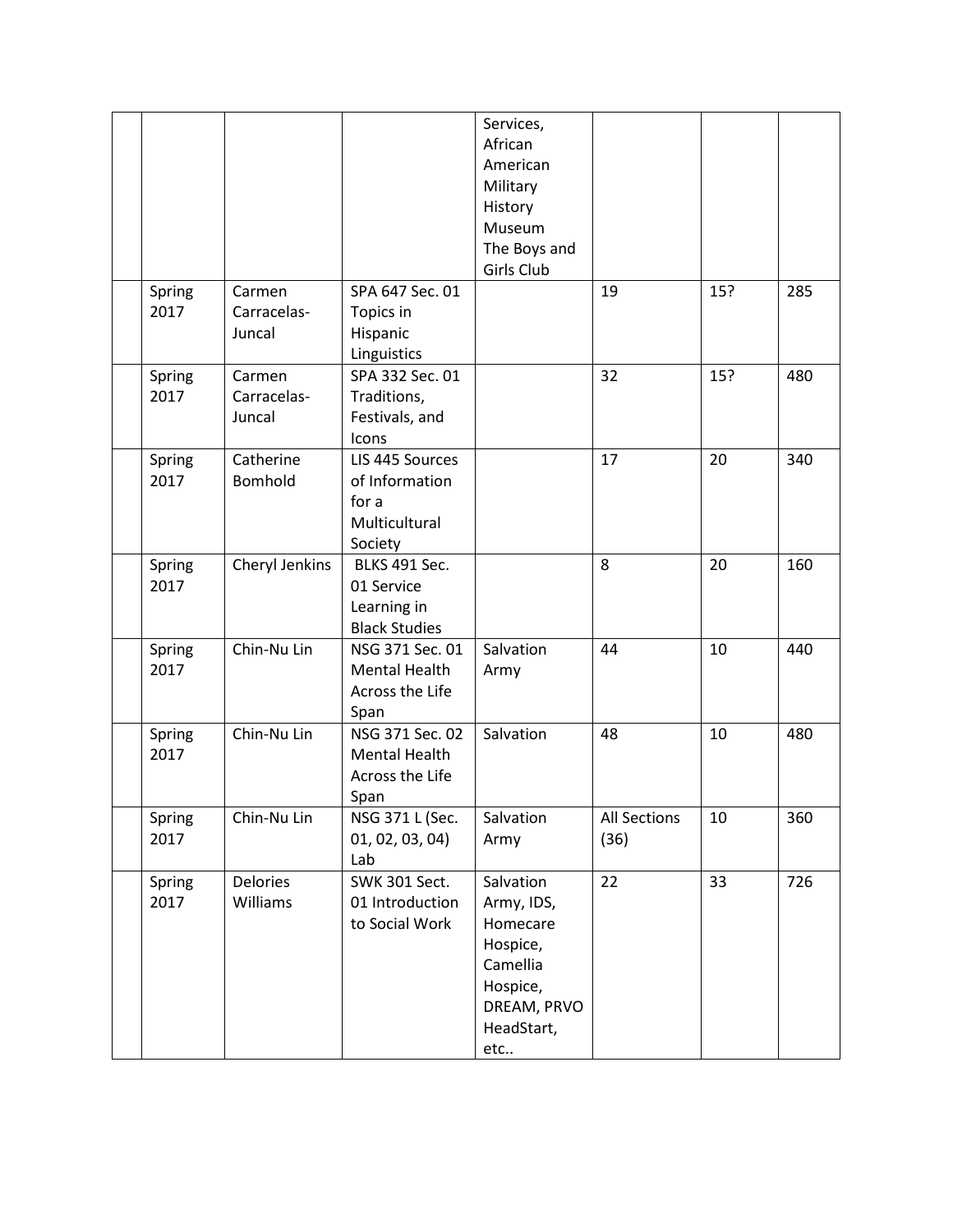| Spring<br>2017 | <b>Delories</b><br>Williams         | <b>SWK 301 Sect.</b><br>02 Introduction<br>to Social Work                                                          | Salvation<br>Army, IDS,<br>Homecare<br>Hospice,<br>Camellia<br>Hospice,<br>DREAM, PRVO<br>HeadStart,<br>etc                                                                                                                                                   | 13                                               | 33       | 429 |
|----------------|-------------------------------------|--------------------------------------------------------------------------------------------------------------------|---------------------------------------------------------------------------------------------------------------------------------------------------------------------------------------------------------------------------------------------------------------|--------------------------------------------------|----------|-----|
| Spring<br>2017 | <b>Holly Huye</b>                   | NFS 480 Sec. 01<br>Nutrition and<br>Food Systems                                                                   | Edwards<br><b>Street</b><br>Fellowship<br>Center and<br>Eagle's Nest<br>Food Pantry                                                                                                                                                                           | 17                                               | $6 - 10$ | 170 |
| Spring<br>2017 | <b>Holly Syrdal</b>                 | MKT 355 -<br>IMC/Social<br>Media<br>Marketing                                                                      | R3SM, Kids<br>Hub Child<br>Advocacy<br>Center,<br>Special<br>Olympics<br>Mississippi -<br>Hub City<br>Region, STEP<br>UP to<br>Leadership,<br>Hattiesburg<br>Historic<br>Neighborhood<br>Association -<br>Downtown<br>Crawfish Jam,<br>Hattiesburg<br>Trolley | 32                                               | 6        | 192 |
| Spring<br>2017 | <b>Holly Syrdal</b>                 | MKT 428-<br>Marketing<br>Management                                                                                | The Greater<br>Pinebelt<br>Community<br>Foundation                                                                                                                                                                                                            | 27                                               | 5        | 135 |
| Spring<br>2017 | John<br>Mayer/Wendy<br>Atkins-Sayre | <b>CMS 450</b><br>(Seminar in<br>Speech<br>Communication)<br>& CMS 493<br>(Supplemental<br>Capstone<br>Activities) |                                                                                                                                                                                                                                                               | <b>CMS 450</b><br>(18)<br><b>CMS 493</b><br>(18) | 20       | 720 |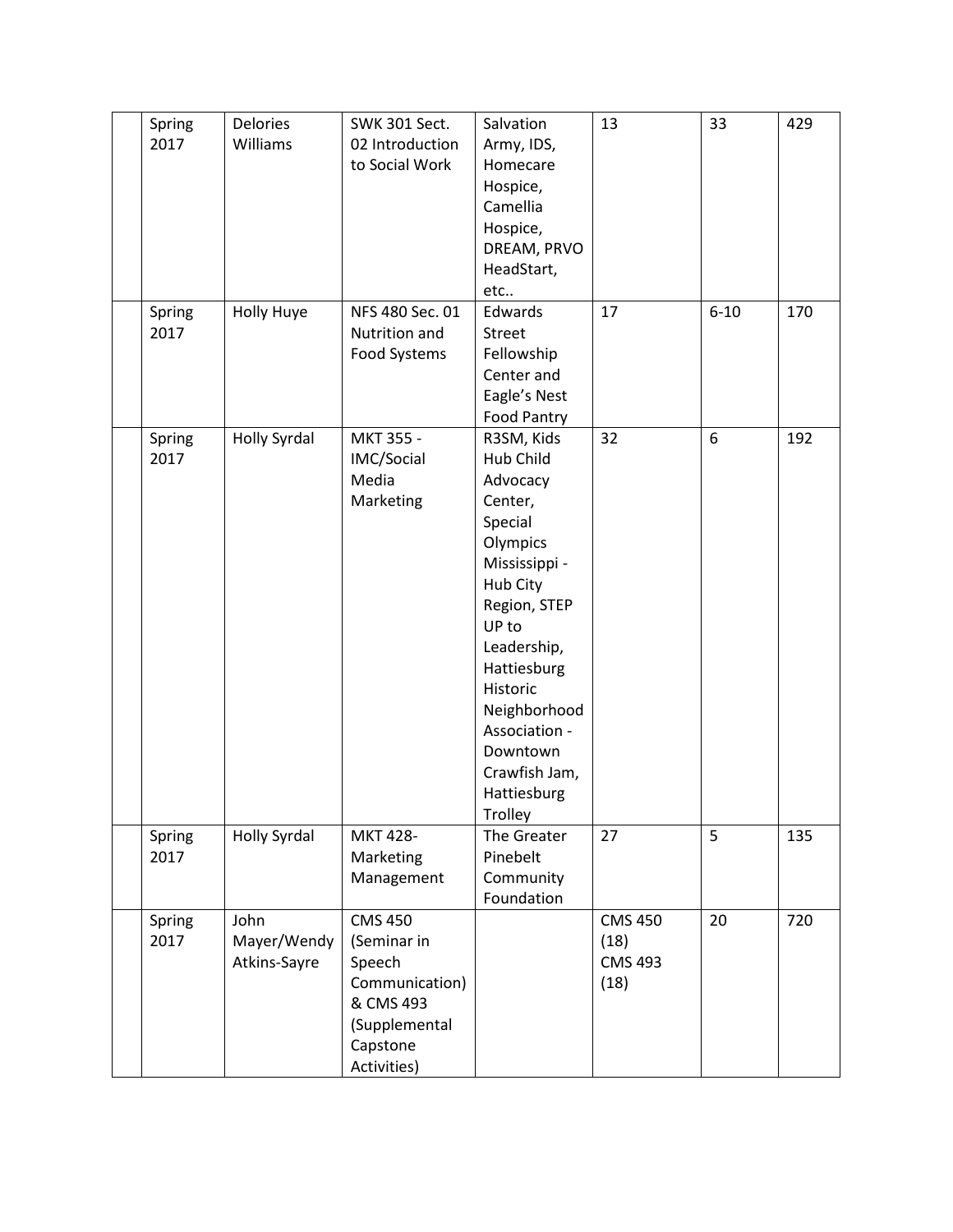| Spring<br>2017 | Karen Aderer        | <b>SWK 301 Sect.</b><br>01 (Gulf Park<br>Campus)<br>Introduction to<br>Social Work                                   |                                                                                                                                                                                                                                                                                                              | 25                                        | 33.8           | 2,000 |
|----------------|---------------------|----------------------------------------------------------------------------------------------------------------------|--------------------------------------------------------------------------------------------------------------------------------------------------------------------------------------------------------------------------------------------------------------------------------------------------------------|-------------------------------------------|----------------|-------|
| Spring<br>2017 | Ken Rhinehart       | ESC 302 Sec. 01<br>Environmental<br>Improvement<br>Project                                                           |                                                                                                                                                                                                                                                                                                              | 21                                        | 40             | 960   |
| Spring<br>2017 | Laura Guglani       | SPA 331 Sec. 01<br><b>Hispanic Daily</b><br>Life                                                                     |                                                                                                                                                                                                                                                                                                              | 15                                        | 10             | 150   |
| Spring<br>2017 | Laura Guglani       | SPA<br>441/491/591-<br>Span Cpstn<br>Seminar                                                                         | Iglesia Vida,<br>Hardy St.<br><b>Baptist</b><br>Church                                                                                                                                                                                                                                                       | 6                                         | 10             | 60    |
| Spring<br>2017 | Laura Richard       | SWK 496/686<br>Sect. 01 SWK<br>Pract in School                                                                       |                                                                                                                                                                                                                                                                                                              | 17                                        | 36             | 612   |
| Spring<br>2017 | Laura Richard       | SWK 645 Sec. 01<br>Management,<br>Supervision and<br>Leadership in<br>Social Work<br>SWK 645 Sec. 01<br>(Gulf Coast) | Eagle's Nest<br>Food Pantry,<br>School of<br>Social Work,<br>Kids Health<br>Access<br>Collaborative,<br>Mississippi<br><b>Health Access</b><br>Collaborative,<br>Edwards<br>Street<br>Fellowship<br>Thrift Store,<br>Christian<br>Services,<br>Thrive<br>Program,<br>Mississippi<br>Wraparound<br>Initiative | 20<br>(Hattiesburg)<br>15 (Gulf<br>Coast) | 20             | 700   |
| Spring<br>2017 | Matt Casey          | HIS 310 Survey<br>of Latin America<br>History                                                                        |                                                                                                                                                                                                                                                                                                              | 26                                        | 6              | 156   |
| Spring<br>2017 | <b>Robert Press</b> | PS 201 Great<br><b>Issues of Pol</b>                                                                                 |                                                                                                                                                                                                                                                                                                              | 22                                        | $\overline{3}$ | 66    |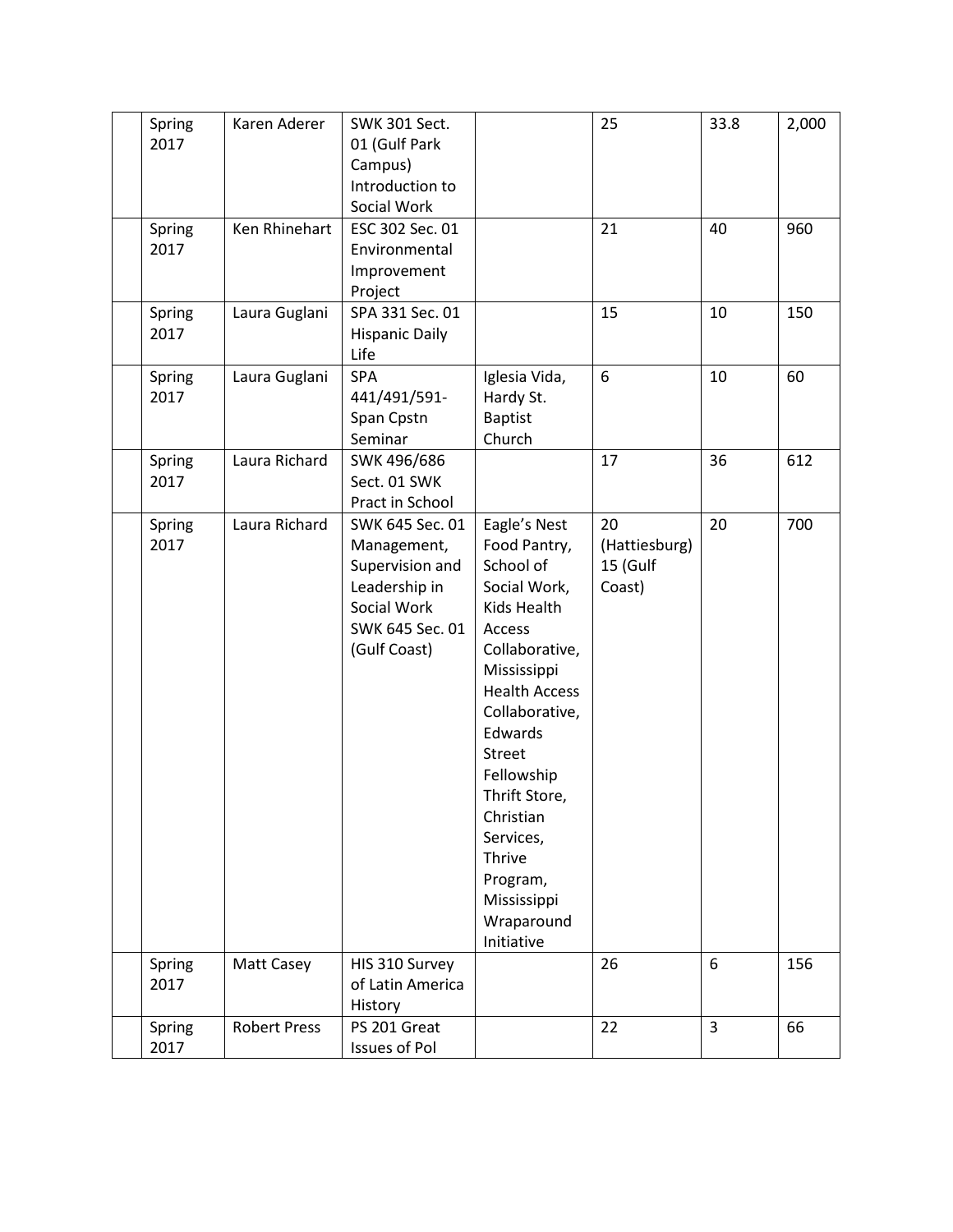| Spring<br>2017 | Shelia Hendry | SME 432 Sec. 01<br>and Sec. 02<br>(Science for<br>Elementary<br>Teachers) &<br><b>SME 460</b><br>(Methods in<br>Teaching<br>Science-<br>Secondary)<br>SME 489/490<br>(Student<br>Teaching in<br>Science   & II) | Mississippi<br>Science<br>Olympiad                                                                                                                                                       | <b>SME 432</b><br>(22)<br>SME 460 (5)<br><b>SME</b><br>489/490 (6) | <b>SME</b><br>432 &<br><b>SME</b><br>460 (10)<br>SME<br>489/490<br>(8) | 318 |
|----------------|---------------|-----------------------------------------------------------------------------------------------------------------------------------------------------------------------------------------------------------------|------------------------------------------------------------------------------------------------------------------------------------------------------------------------------------------|--------------------------------------------------------------------|------------------------------------------------------------------------|-----|
| Spring<br>2017 | Sherry Herron | SME 789 Sec. 01<br>Seminar                                                                                                                                                                                      | USM Region I<br>Science and<br>Engineering<br>Fairs (Upper<br>and Lower),<br><b>MS Science</b><br>Olympiad,<br>Southeast<br>Regional<br><b>GLOBE</b><br>Student<br>Research<br>Symposium | 9                                                                  | 8                                                                      | 80  |
| Spring<br>2017 | Vickie Reed   | <b>DPH 321</b><br>Community<br>Health                                                                                                                                                                           |                                                                                                                                                                                          | 24                                                                 | 10                                                                     | 240 |

17,539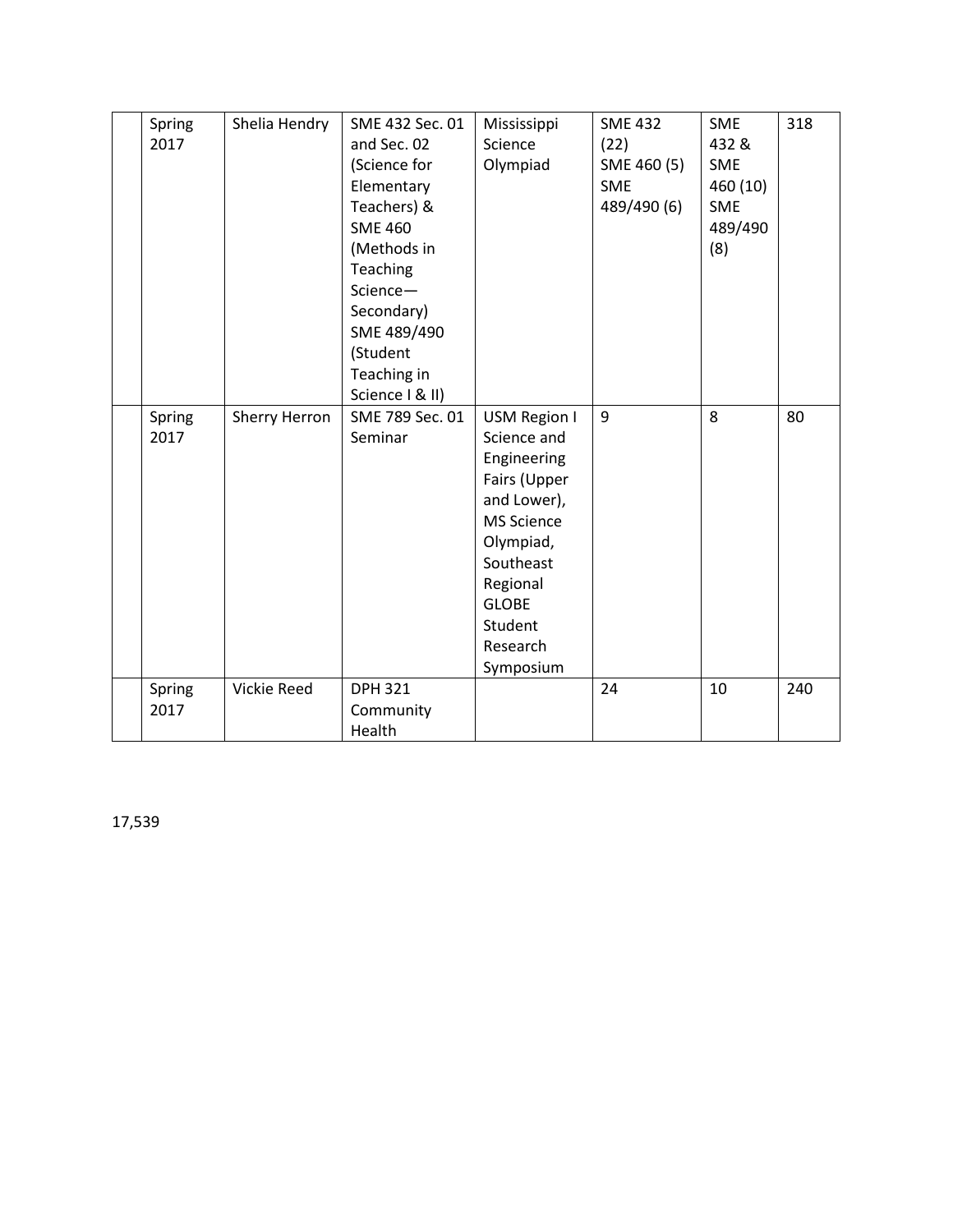|    | Semester         | Faculty                     | Course                                                                                                            | Partner                                                                                                                                                                                                                            | # of<br>Student<br>S | # of<br>Hours<br>per<br>Stude<br>nt | Total<br>Hours |
|----|------------------|-----------------------------|-------------------------------------------------------------------------------------------------------------------|------------------------------------------------------------------------------------------------------------------------------------------------------------------------------------------------------------------------------------|----------------------|-------------------------------------|----------------|
| 1. | Spring<br>2018   | Ann Kinnell                 | SOC 405 Sec. 01<br>Nonprofits and Social<br>Change                                                                | Southern Pines<br>Animal Shelter, Big<br><b>Brothers Big</b><br>Sisters, Edwards<br><b>Street Fellowship</b><br>Center, Christian<br>Services, African<br>American Military<br><b>History Museum</b><br>The Boys and Girls<br>Club | 19                   | 15                                  |                |
| 2. | Fall 2017        | Catherine<br>Bomhold        | LIS 445/545 sect. 01<br>Sources of<br>Information for a<br><b>Multicultural Society</b>                           | Various                                                                                                                                                                                                                            | 17                   | 20                                  | 340            |
| 3. | Spring<br>2018   | Cheryl<br>Jenkins           | BLKS 491 Sec. 01<br>Service Learning in<br><b>Black Studies</b>                                                   | African American<br><b>Military History</b><br>Museum                                                                                                                                                                              | 10                   | 20                                  |                |
| 4. | Spring<br>2018   | Chin-Nu Lin                 | NSG 371 Sec. 01<br><b>Mental Health Across</b><br>the Life Span and<br>NSG 371 L (Sec. 01,<br>02, 03, 04, 05) Lab | Fieldhouse for the<br>Homeless                                                                                                                                                                                                     | 80                   | 10                                  |                |
|    | <b>Fall 2017</b> | Chin-Nu Lin                 | NSG 371 sect. 01                                                                                                  | Fieldhouse for the<br>Homeless,                                                                                                                                                                                                    | 62                   | 20                                  | 1240           |
| 5. | Spring<br>2018   | <b>Delories</b><br>Williams | SWK 301 Sect. 01<br>Introduction to Social<br>Work                                                                | Salvation Army,<br>IDS, Homecare<br>Hospice, Camellia<br>Hospice, DREAM,<br>PRVO HeadStart,<br>etc.                                                                                                                                | 20                   | 33                                  |                |
|    | Spring<br>2018   | <b>Delories</b><br>Williams | SWK 301 Sect. 02<br>Introduction to Social<br>Work                                                                | Salvation Army,<br>IDS, Homecare<br>Hospice, Camellia<br>Hospice, DREAM,<br>PRVO HeadStart,<br>etc.                                                                                                                                | 18                   | 33                                  |                |
|    | Fall 2017        | <b>Delories</b><br>Williams | SWK 301 sect. 01<br>Introduction to Social<br>Work                                                                | Various                                                                                                                                                                                                                            | 26                   | 40                                  | 1040           |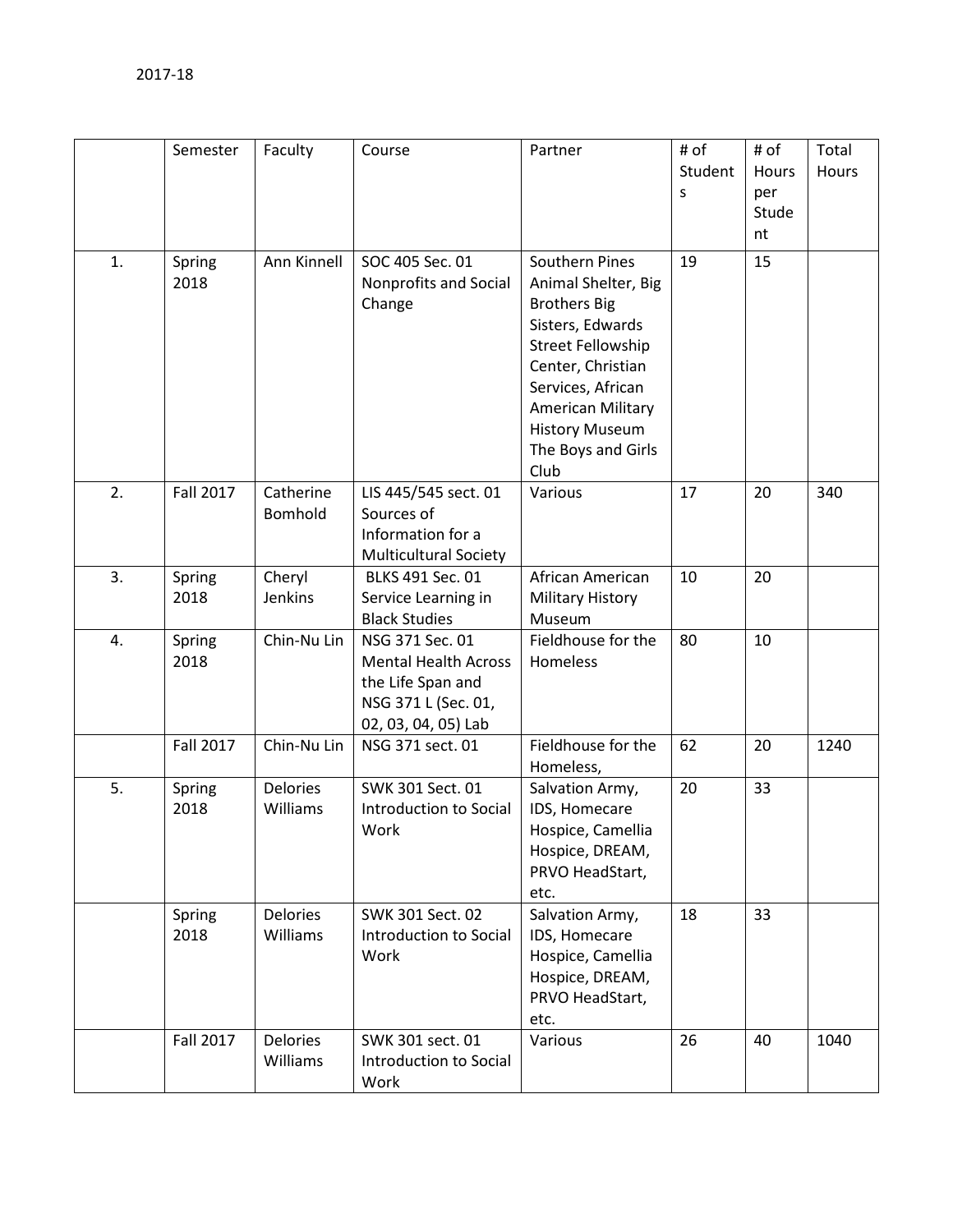|     | <b>Fall 2017</b>                | Delories                          | SWK 301 sect. 02                                                            | Various                                                                | 22 | 40       | 880 |
|-----|---------------------------------|-----------------------------------|-----------------------------------------------------------------------------|------------------------------------------------------------------------|----|----------|-----|
|     |                                 | Williams                          | Introduction to Social<br>Work                                              |                                                                        |    |          |     |
|     | <b>Fall 2017</b>                | Emily<br>Holmes<br>Mark<br>Miller | IDS 110 sect. 01<br>Citizenship Seminar                                     | <b>Hawkins</b><br>Elementary                                           | 21 | 10       | 210 |
| 6.  | <b>Fall 2017</b>                | Gallayanee<br>Yaoyuneyo<br>ng     | MER 437 sect. 01<br><b>Apparel Product</b><br>Development                   |                                                                        | 18 | 15       | 270 |
| 7.  | Spring<br>2018                  | <b>Holly Huye</b>                 | NFS 480 Sec. 01<br>Current Issues -<br><b>Nutrition and Food</b><br>Systems | <b>Brookdale Senior</b><br>Living Facilities                           | 15 | $6 - 10$ |     |
| 8.  | <b>Fall 2017</b>                | Holly<br>Syrdal                   | MKT 355 sect. 01<br>IMC/Social Media<br>Marketing                           |                                                                        | 37 | 5        | 185 |
|     | <b>Fall 2017</b>                | Holly<br>Syrdal                   | MKT 428 sect. 01<br>Marketing<br>Management                                 |                                                                        | 16 | 5        | 80  |
| 9.  | <b>Fall 2017</b>                | Jessica<br>Hardy                  | ACT 400 sect. 01-<br>Architectural Studio<br>Ш                              | Historic<br>Hattiesburg<br>Downtown Assn.                              | 9  | 40       | 360 |
| 10. | Spring<br>2018                  | Karen<br>Aderer                   | SWK 301 Sect. 01<br>(Gulf Park Campus)<br>Introduction to Social<br>Work    | Various                                                                | 18 | 33.8     |     |
|     | <b>Fall 2017</b>                | Karen<br>Aderer                   | SWK 301 sect. G002<br>Introduction to Social<br>Work                        | Various                                                                | 12 | 40       | 480 |
|     | Spring<br>2018                  | Katie<br>Anthony                  | CMS 440- Health<br>Communication                                            | <b>YMCA</b>                                                            | 27 | ?        |     |
| 11. | Spring<br>$2018 -$<br>confirmed | Ken<br>Rhinehart                  | ESC 302 Sec. 01<br>Environmental<br><b>Improvement Project</b>              | Arbor Day<br>Foundation                                                | 19 | 40       |     |
|     | <b>Fall 2017</b>                | Ken<br>Rhinehart                  | ESC 302 sect. 01<br>Environmental<br><b>Improvement Project</b>             | Arbor Day USA                                                          | 20 | 40       | 800 |
| 12. | <b>Fall 2017</b>                | Laura<br>Guglani                  | SPA 406/506 sect. 01<br>Advanced<br>Composition and<br>Grammar              | Iglesia Vida, Hardy<br>St. Baptist Church<br>Hispanic<br>congregation, | 15 | 6        | 90  |
| 13. | Spring<br>2018                  | Laura<br>Richard                  | <b>SWK 645</b><br>Management,                                               | Eagle's Nest Food<br>Pantry, School of                                 | 14 | 20       |     |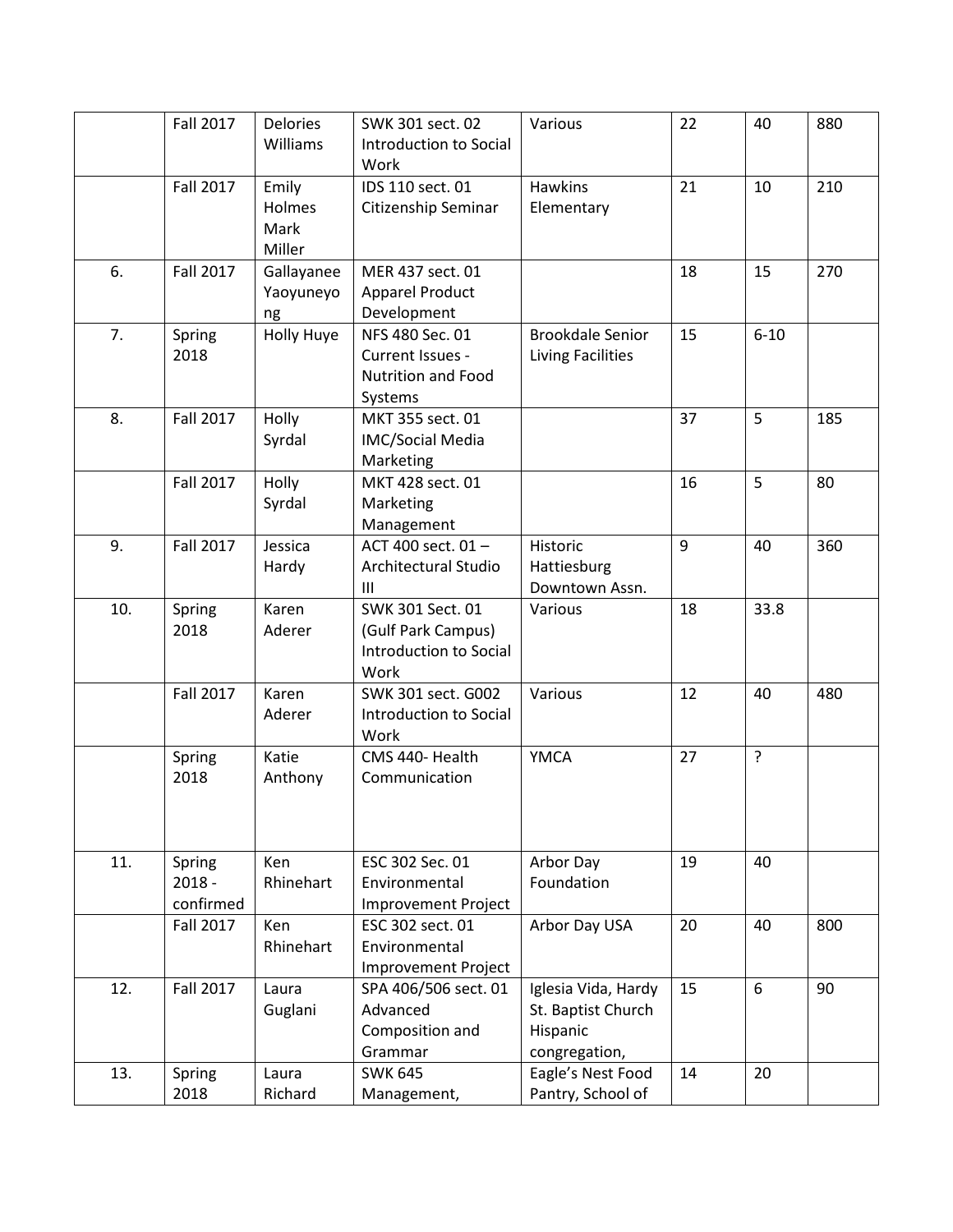|     |                  |                 | Supervision and                     | Social Work, Kids            |    |                |     |
|-----|------------------|-----------------|-------------------------------------|------------------------------|----|----------------|-----|
|     |                  |                 | Leadership in Social                | <b>Health Access</b>         |    |                |     |
|     |                  |                 | Work                                | Collaborative,               |    |                |     |
|     |                  |                 |                                     | Mississippi Health           |    |                |     |
|     |                  |                 |                                     | Access                       |    |                |     |
|     |                  |                 |                                     | Collaborative,               |    |                |     |
|     |                  |                 |                                     | <b>Edwards Street</b>        |    |                |     |
|     |                  |                 |                                     | Fellowship Thrift            |    |                |     |
|     |                  |                 |                                     | Store, Christian             |    |                |     |
|     |                  |                 |                                     | Services, Thrive             |    |                |     |
|     |                  |                 |                                     | Program,                     |    |                |     |
|     |                  |                 |                                     | Mississippi                  |    |                |     |
|     |                  |                 |                                     | Wraparound                   |    |                |     |
|     |                  |                 |                                     | Initiative                   |    |                |     |
|     | <b>Fall 2017</b> | Laura           | CMS 450 sect. 01                    |                              | 17 | 20             | 340 |
|     |                  | Stengrim        | (Seminar in Speech                  |                              |    |                |     |
|     |                  |                 | Communication) &                    |                              |    |                |     |
|     |                  |                 | CMS 493 sect. 01                    |                              |    |                |     |
|     |                  |                 | (Supplemental                       |                              |    |                |     |
|     |                  |                 | Capstone Activities)                |                              |    |                |     |
| 14. | <b>Fall 2017</b> | Linda Allen     | ENG 313 sect. 01                    | Little Free                  | 23 | 20             | 460 |
|     |                  |                 | Survey of Multiethnic               | Libraries                    |    |                |     |
|     |                  |                 | Literature                          |                              |    |                |     |
| 15. | Spring           | Loren           | MCJ 428 Public                      | Aldersgate Mission           | 25 | <sup>2</sup>   |     |
|     | 2018             | Coleman         | <b>Relations Campaigns</b>          |                              |    |                |     |
|     | <b>Fall 2017</b> | Loren           | MCJ 428 Public                      |                              | 5  | 24             | 120 |
|     |                  | Coleman         | <b>Relations Campaigns</b>          |                              |    |                |     |
| 16. | <b>Fall 2017</b> | Matthew         | HIS 310 sect. 01                    |                              | 36 | 6              | 216 |
|     |                  | Casey           | Survey of Latin                     |                              |    |                |     |
|     |                  |                 | America History                     | <b>Earl Travillion</b>       |    |                |     |
| 17. | Spring           | Melinda         | FAM 475 sect. 01                    | <b>Attendance Center</b>     | 24 | ?              |     |
|     | 2018             | <b>Bowens</b>   | Contemporary Issues                 |                              |    |                |     |
|     |                  |                 | Qual Life                           | <b>Earl Travillion</b>       |    |                |     |
|     | <b>Fall 2017</b> | Melinda         | FAM 475 sect. 01                    | Attendance Center            | 18 | 15             | 270 |
|     |                  | <b>Bowens</b>   | Contemporary Issues                 |                              |    |                |     |
|     |                  |                 | Qual Life                           |                              |    |                |     |
| 18. | Spring           | Michael         | <b>BSC 434 Dendrology</b>           | Lake Thoreau                 | 16 | $\overline{?}$ |     |
|     | 2018             | Davis           | sect. 01                            | Environmental                |    |                |     |
|     |                  |                 |                                     | Center, Local                |    |                |     |
|     |                  | Robert          | PS 306 sect. 01 Race                | Schools                      | 19 |                |     |
| 19. | <b>Fall 2017</b> |                 |                                     | <b>Forrest County</b>        |    | 10             | 190 |
|     |                  | Press           | and Ethnic Politics                 | Juvenile Detention<br>Center |    |                |     |
|     |                  |                 |                                     |                              |    |                |     |
|     | <b>Fall 2017</b> | Robert<br>Press | PS 459/559 sect. 01<br>Human Rights | Various                      | 18 | 10             | 180 |
|     |                  |                 |                                     |                              |    |                |     |
|     | <b>Fall 2017</b> | Shea            | IDS 110 sect. 03                    | <b>ARC</b>                   | 23 | 10             | 230 |
|     |                  | Houze           | Citizenship Seminar                 |                              |    |                |     |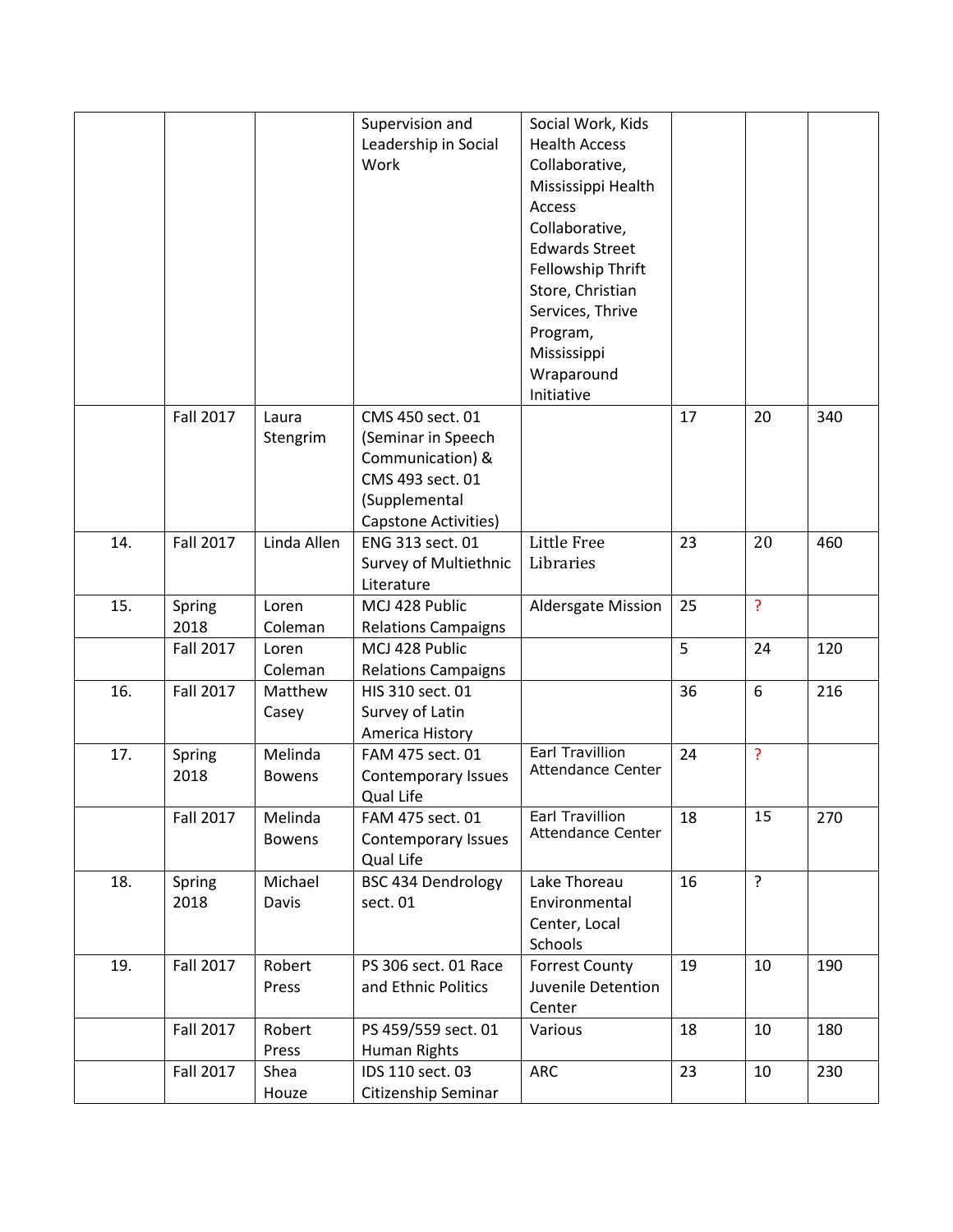|     |                | Lauren<br>Richards                        |                                             |                                            |    |    |     |
|-----|----------------|-------------------------------------------|---------------------------------------------|--------------------------------------------|----|----|-----|
|     | Fall 2017      | Torie<br>Fowler<br><b>Baylee</b><br>Long  | IDS 110 sect. 04<br>Citizenship Seminar     | <b>Edwards Street</b><br>Fellowship Center | 22 | 10 | 220 |
| 20. | Spring<br>2018 | Vickie Reed                               | DPH 321 Community<br>Health                 | <b>Community Baby</b><br>Shower            | 20 | 10 |     |
|     | Fall 2017      | Vickie Reed                               | DPH 321 sect. 01<br><b>Community Health</b> | Woodley<br>Elementary                      | 21 | 10 | 210 |
|     | Fall 2017      | Wynde<br><b>Fitts</b><br>Jason<br>Quigley | IDS 110 sect. 02<br>Citizenship Seminar     | Salvation Army                             | 21 | 10 | 210 |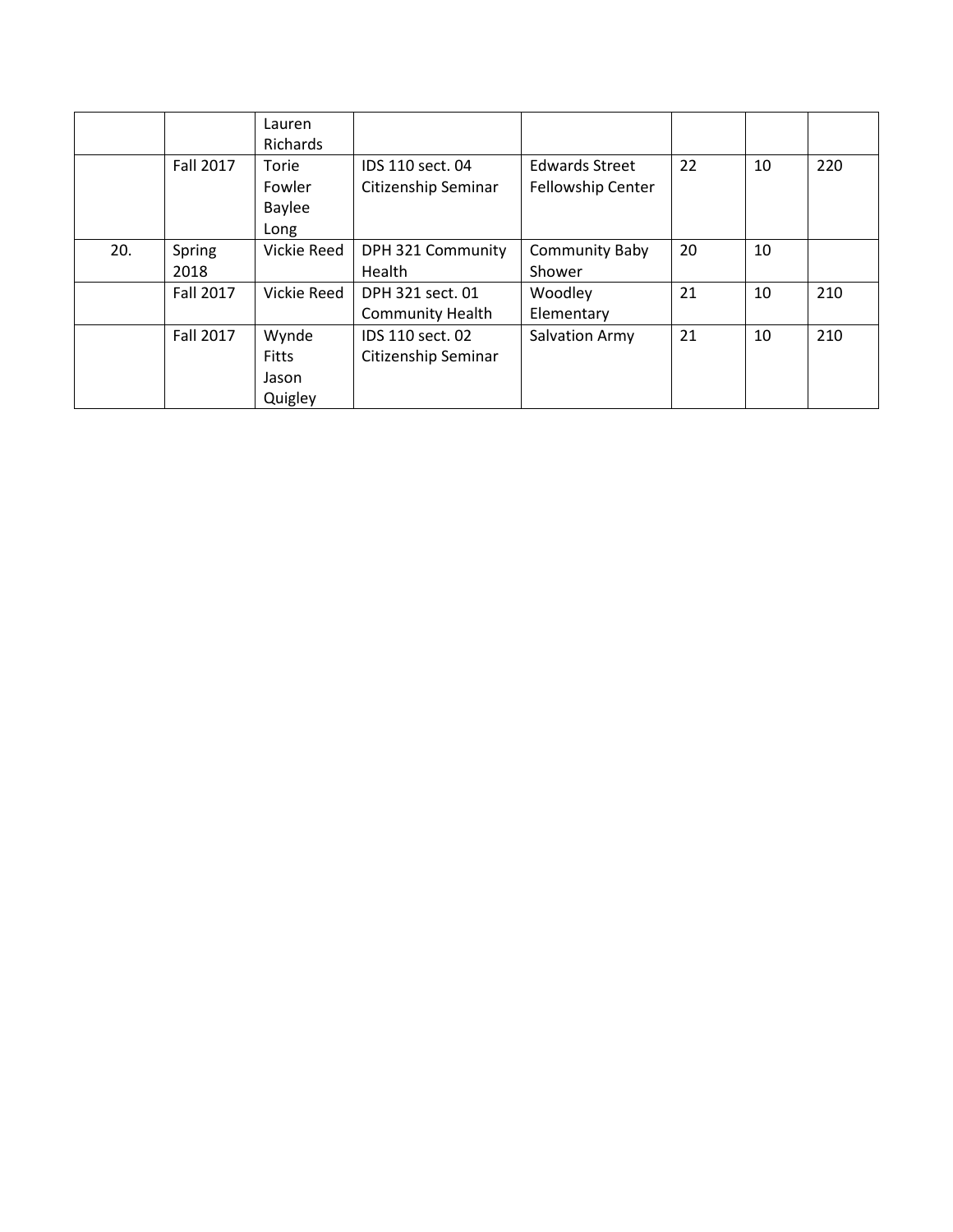|     | <b>Course</b>                                                                      | <b>SL Designation?</b> | <b>Faculty</b>            | <b>Community Partner</b>                      | <b>Number of</b> | <b>Number of</b>  | <b>Total Service</b> |
|-----|------------------------------------------------------------------------------------|------------------------|---------------------------|-----------------------------------------------|------------------|-------------------|----------------------|
|     |                                                                                    |                        |                           |                                               | <b>Students</b>  | <b>Hours Each</b> | <b>Hours</b>         |
| 1.  | (online) LIS 545 sect. 01 Sources of<br>Information for a Multicultural<br>Society | Yes                    | Catherine Bomhold         | Various                                       | 31               | 20                | 620                  |
| 2.  | SWK 301L sect. 01 Introduction to<br>Social Work (SL)                              | Yes                    | Laura Richard             | Various                                       | 36               | 40                | 1440                 |
| 3.  | MER 437 sect. 01 Apparel Product<br>Development                                    | Yes                    | Gallayanee<br>Yaoyuneyong |                                               | 24               | 15                | 360                  |
| 4.  | (online) MER 478: Digital Media<br><b>Merchandising and Marketing</b>              | <b>No</b>              | Gallayanee<br>Yaoyuneyong |                                               | 24               | 15                | 360                  |
| 5.  | ACT 400 sect. H001 - Architectural<br>Studio III                                   | <b>No</b>              | Jessica Lee               | <b>Historic Hattiesburg</b><br>Downtown Assn. | 18               | 40                | 720                  |
| 6.  | ENG 313 sect. H001 Survey of<br>Multiethnic Literature                             | Yes                    | Linda Allen               | Little Free Libraries                         | 15               | 20                | 300                  |
| 7.  | CMS 490 sect. H001 Capstone in<br><b>Communication Studies</b>                     | Yes                    | Laura Stengrim            |                                               | 14               | 20                | 280                  |
| 8.  | <b>ENG 332 sec H001</b>                                                            | <b>No</b>              | <b>Emily Stanback</b>     | R3SM & Edwards Street<br>Fellowship Center    | 22               | 15                | 330                  |
| 9.  | <b>ESC 302</b>                                                                     |                        | Ken Rhinehart             |                                               |                  |                   |                      |
| 10. |                                                                                    |                        |                           |                                               | 184              |                   | 4410                 |

Hours: 4410

Students: 184

Faculty: 7

Courses: 8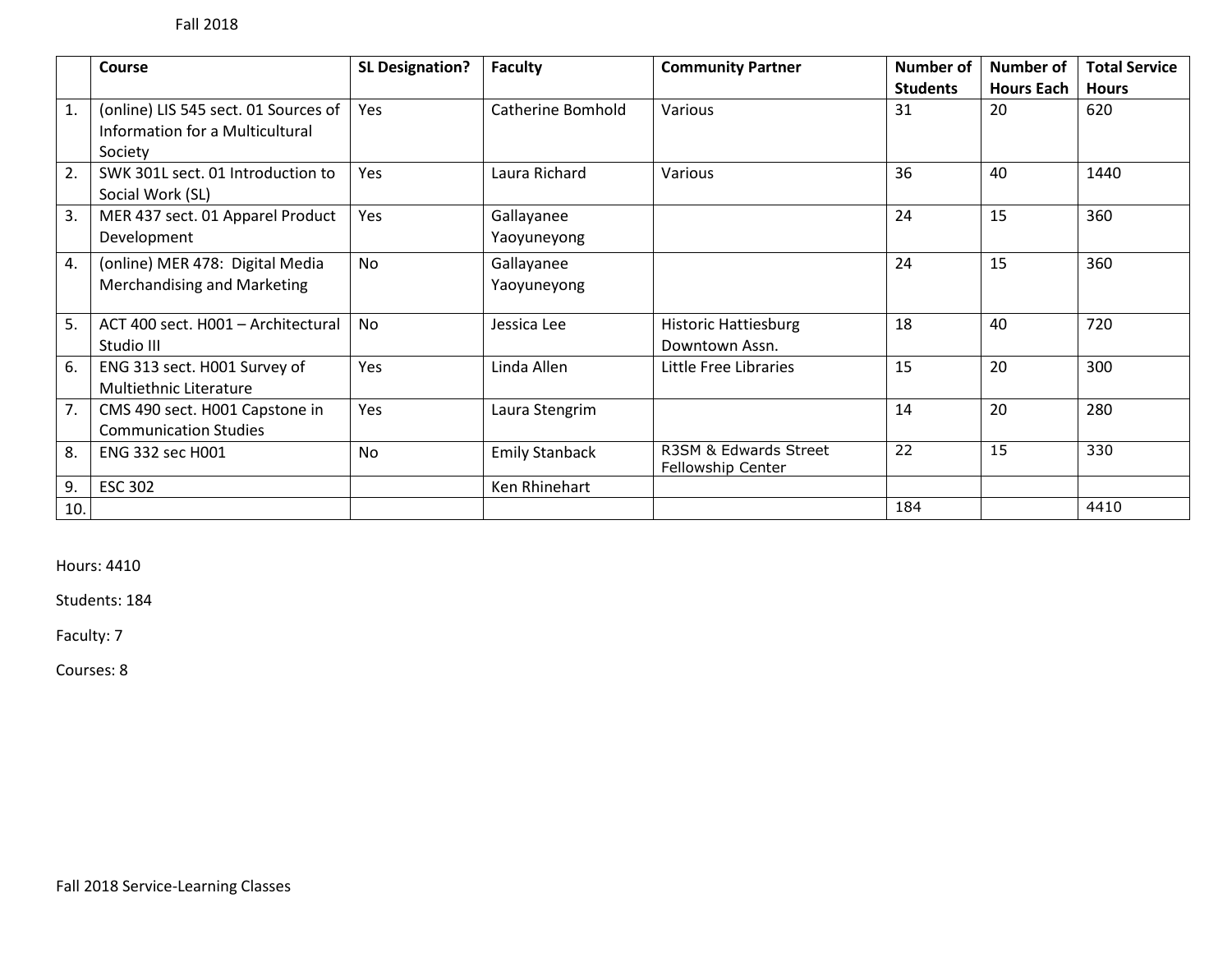| Semester | Faculty            | Course                  | Partner                          | # of     | # of Hours  | Total | <b>Email Address</b>   |
|----------|--------------------|-------------------------|----------------------------------|----------|-------------|-------|------------------------|
|          |                    |                         |                                  | Students | per Student | Hours |                        |
| Spring   | Cheryl             | <b>BLKS 491 H001</b>    | African American Military        | 10       | 20          | 200   | cheryl.jenkins@usm.edu |
| 2019     | Jenkins            | Service Learning in     | <b>History Museum</b>            |          |             |       |                        |
|          |                    | <b>Black Studies</b>    |                                  |          |             |       |                        |
| Spring   | Nyshetia           | <b>SWK 301L H001</b>    | Salvation Army, IDS, Homecare    | 31       | 40          | 1240  |                        |
| 2019     | White-             | Introduction to Social  | Hospice, Camellia Hospice,       |          |             |       |                        |
|          | Chapman,           | Work                    | DREAM, PRVO HeadStart, etc.      |          |             |       |                        |
|          | Shelley            |                         |                                  |          |             |       |                        |
|          | Griffith           |                         |                                  |          |             |       |                        |
| Spring   | <b>Vickie Reed</b> | DPH 321 H001            | <b>Community Baby Shower</b>     | 25       | 15          | 375   | vickie.reed@usm.edu    |
| 2019     |                    | <b>Community Health</b> |                                  |          |             |       |                        |
| Spring   | Emily              | IDS 450 H001            | Hattiesburg Half Marathon        | 6        | 15          | 90    |                        |
| 2019     | Holmes             | Practicum in            |                                  |          |             |       |                        |
|          | and Christy        | Leadership              |                                  |          |             |       |                        |
|          | Arrazattee         |                         |                                  |          |             |       |                        |
| Spring   | Max Grivno         | HIS 375 H001            | <b>Bank on Hattiesburg</b>       | 23       | 15          | 345   |                        |
| 2019     |                    | Economic History of     |                                  |          |             |       |                        |
|          |                    | the United States       |                                  |          |             |       |                        |
| Spring   | Holly              | MKT 478 H001 Social     | Downtown Hattiesburg,            | 31       | 15          | 465   |                        |
| 2019     | Syrdal             | Media Marketing and     | <b>Edwards Street Fellowship</b> |          |             |       |                        |
|          |                    | Merchandising           | Center Thrift Store, Give and    |          |             |       |                        |
|          |                    |                         | Take Kitchen, HPSD Early         |          |             |       |                        |
|          |                    |                         | Childhood Center, Habitat for    |          |             |       |                        |
|          |                    |                         | Humanity                         |          |             |       |                        |
| Spring   | Laura              | Combined Sects.         | Iglesia Vida, Hardy St. Baptist  | 21       | 6           | 126   |                        |
| 2019     | Guglani            | SPA 591 - H001          | Church Hispanic congregation     |          |             |       |                        |
|          |                    | <b>Studies Spa Lang</b> |                                  |          |             |       |                        |
|          |                    | SPA 491 - H002          |                                  |          |             |       |                        |
|          |                    | <b>Studies Spa Lang</b> |                                  |          |             |       |                        |
|          |                    | SPA 441 - H002 Span     |                                  |          |             |       |                        |
|          |                    | Cpstn Seminar           |                                  |          |             |       |                        |
|          | 9 faculty          |                         |                                  | 147      |             | 2841  |                        |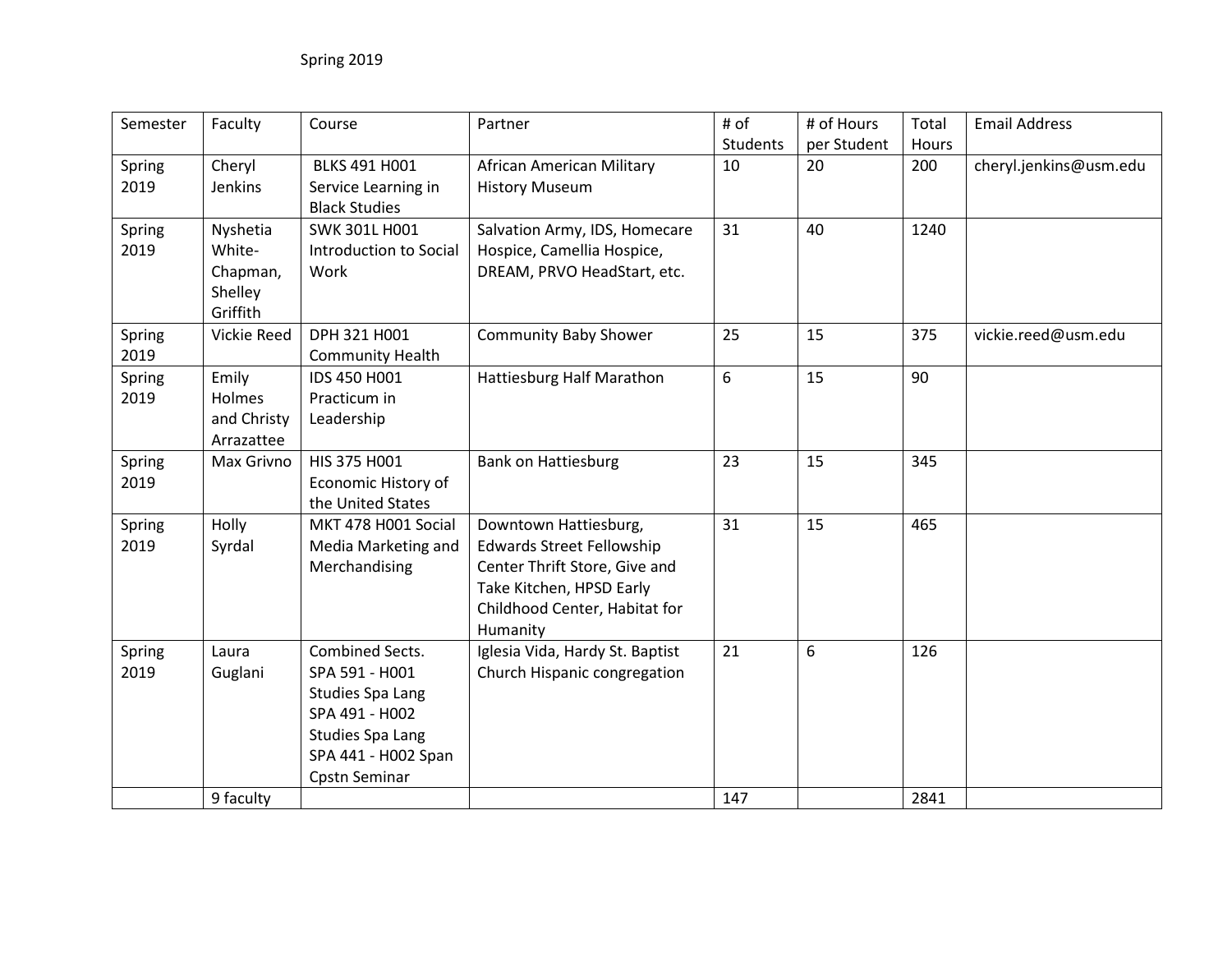## 2019-20 SL Classes

| ASL? | Course Number/                                                                  | Faculty                     | Faculty  | School                                             | College                                   | <b>Students</b> | <b>Number</b>   | <b>Total</b>   |
|------|---------------------------------------------------------------------------------|-----------------------------|----------|----------------------------------------------------|-------------------------------------------|-----------------|-----------------|----------------|
|      | <b>Course Name</b>                                                              | Name                        | ID#      |                                                    |                                           | Enrolled        | of Hours        | <b>Service</b> |
|      |                                                                                 |                             |          |                                                    |                                           |                 | Each            | <b>Hours</b>   |
|      | SOCI 405 H001                                                                   |                             |          |                                                    |                                           | 29              | 15              |                |
|      | Nonprofits and Social Change                                                    | Ann Marie Kinnell           |          |                                                    |                                           |                 |                 |                |
| No.  | DAN 328 sect. H001 Dance Performance<br>Project                                 | <b>Candace Salyers</b>      |          |                                                    |                                           | 13              | 15              | 195            |
|      | DAN 202 H001<br><b>Ballet Technique 1</b>                                       | <b>Candice Salyers</b>      | 10048430 | School of<br>Performing and<br><b>Visual Arts</b>  | Arts and<br>Sciences                      | 14              | 15              |                |
|      | SPA 647 Topics in Hispanic Linguistics:<br>Spanish in the USA                   | Carmen<br>Carracelas Juncal |          |                                                    |                                           | 17              | 15              |                |
| Yes  | (online) LIS 545 sect. 01 Sources of<br>Information for a Multicultural Society | Catherine<br>Bomhold        |          |                                                    |                                           | 27              | 20              | 540            |
| No   | ACT 400 sect. H001 - Architectural Studio<br>$\mathop{\rm III}$                 | Jessica Lee                 |          |                                                    |                                           | 9               | 40              | 360            |
|      | CIR 407 H001<br>Early Literacy II                                               | Jo Hawkins-Jones            | 489720   | School of<br>Education                             | <b>Education and</b><br>Human<br>Sciences | 31              | 15              |                |
| No   | CIR 407 sect. H001 Early Literacy<br>Instruction II K-8                         | Jo Hawkins-Jones            |          |                                                    |                                           | $\overline{22}$ | 15              | 330            |
|      | ESC 302 H001<br>Environmental Improvement Project                               | Ken Rhinehart               | 306060   | Center for Science<br>and Mathematics<br>Education | Arts and<br>Sciences                      | 20              | 15              |                |
| Yes  | ESC 302 Environmental Improvement<br>Project                                    | Ken Rhinehart               |          |                                                    |                                           | $\overline{13}$ | $\overline{15}$ | 195            |
| Yes  | CMS 490 sect. H001 Capstone in<br><b>Communication Studies</b>                  | Laura Stengrim              |          |                                                    |                                           | 12              | 20              | 240            |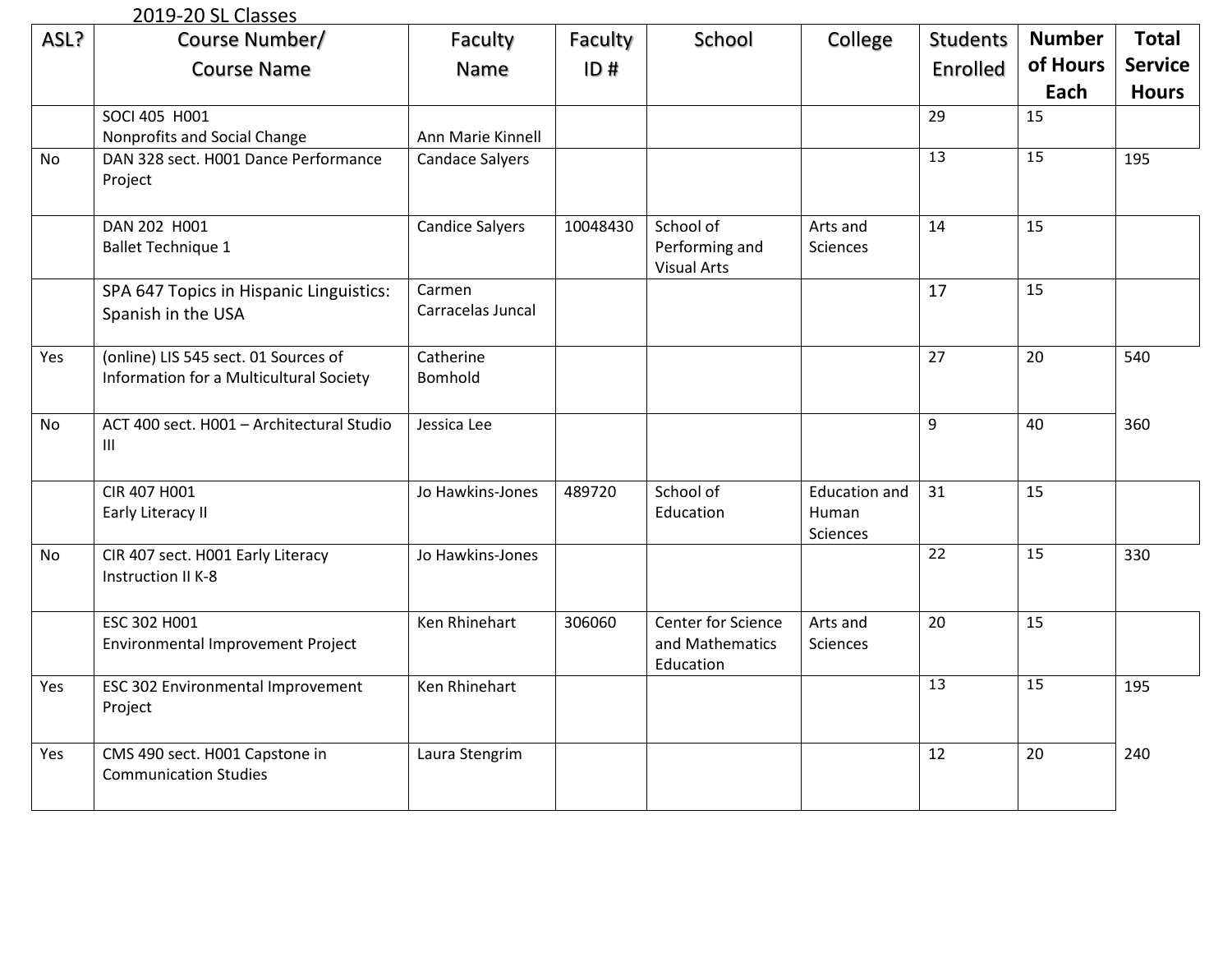|           | SWK 301L H001<br>Introduction to Social Work Lab              | Lindsey Hardin        | 781935 | School of Social<br>Work                      | <b>Education and</b><br>Human<br>Sciences | 17              | 40 |      |
|-----------|---------------------------------------------------------------|-----------------------|--------|-----------------------------------------------|-------------------------------------------|-----------------|----|------|
|           | FAM 401 H003<br>Family Life Education                         | Mariann Taylor        | 138850 | School of Child and<br><b>Family Sciences</b> | <b>Education and</b><br>Human<br>Sciences | 31              | 15 |      |
|           | FAM 401 H001<br>Family Life Education                         | Mya Rome              | 519982 | School of Child and<br><b>Family Sciences</b> | <b>Education and</b><br>Human<br>Sciences | 25              | 15 |      |
| No        | IDS 181 sect. H001 Introduction to<br>Leadership and Practice | Nneka Ayozie          |        |                                               |                                           | $\overline{15}$ | 15 | 225  |
|           | SWK 301L G001<br>Introduction to Social Work Lab              | Phyllis Alston        | 882664 | <b>School of Social</b><br>Work               | <b>Education and</b><br>Human<br>Sciences | 9               | 40 |      |
| Yes       | SWK 301L sect. 01 Introduction to Social<br>Work (SL)         | Staff                 |        |                                               |                                           | 59              | 40 | 2360 |
|           | CMS 490 H001<br>Capstone in Communication Studies             | <b>Steven Venette</b> | 687922 | School of<br>Communication                    | Arts and<br>Sciences                      | 11              | 15 |      |
| <b>No</b> | DPH 425 sect. H001 Health Administration                      | Tanya Funchess        |        |                                               |                                           | $\overline{31}$ | 15 | 465  |
| Yes       | DPH 321 H002 Community Health                                 | Vickie Reed           |        |                                               |                                           | 25              | 15 | 375  |

Fall: 10 classes, 10 faculty, 204 students, 3710 hours

Spring: 10 classes, 10 faculty, 226, 5285 hours

Overall: 18 faculty, 20 classes, 430 students, 8995 hours

2019-2020 Service-Learning Classes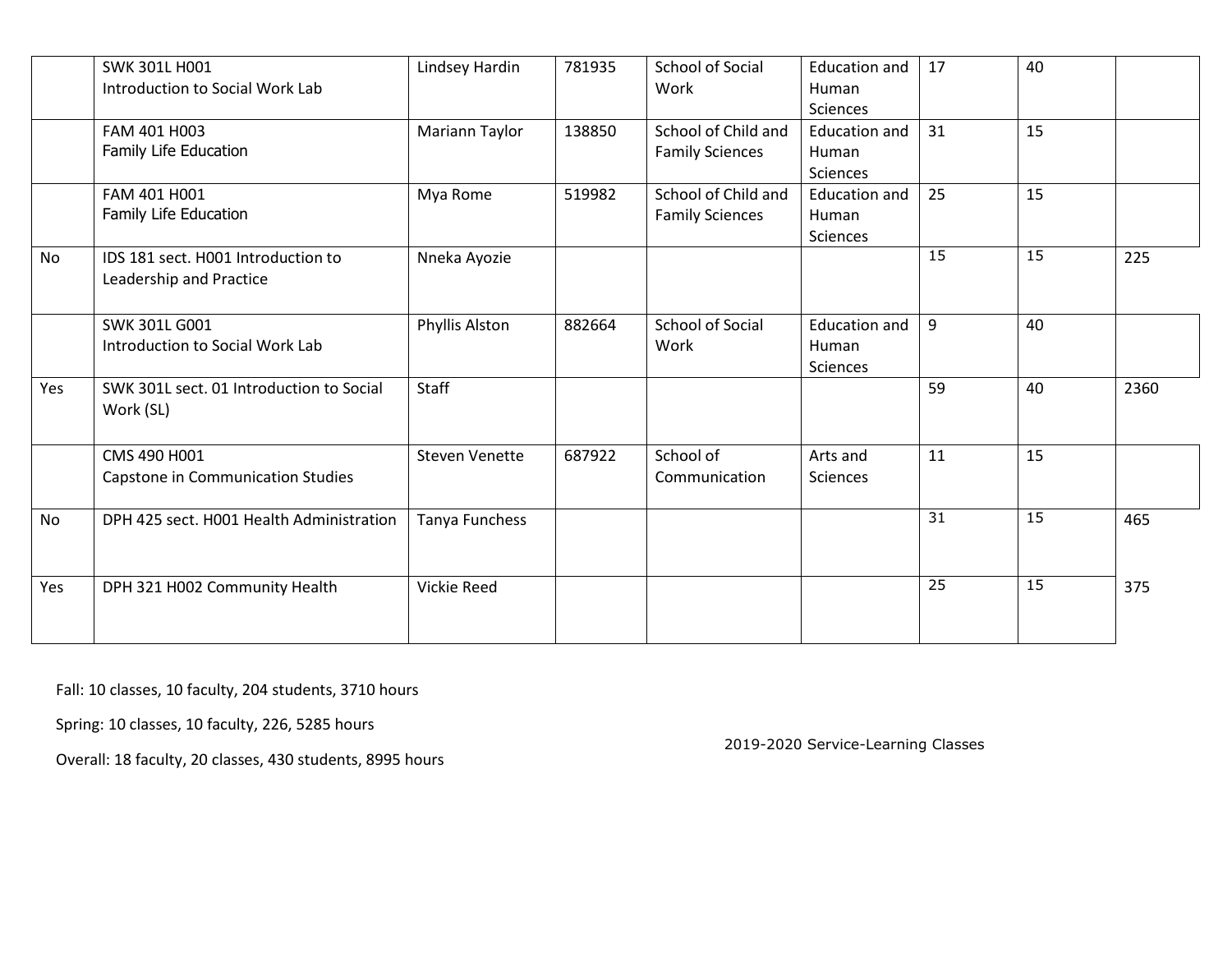|       | <b>Fall/Spring</b> | ASL? | <b>Course</b><br>Number/<br><b>Course Name</b> | <b>Faculty Name</b>    | <b>Students</b><br><b>Enrolled</b> | <b>Number of Hours</b><br>Each | <b>Total Service</b><br><b>Hours</b> |
|-------|--------------------|------|------------------------------------------------|------------------------|------------------------------------|--------------------------------|--------------------------------------|
| 1. 1. | <b>Fall 2020</b>   | Y    | PSY 361 H001                                   | Aaron Fath             | 25                                 | 15                             | 375                                  |
| 2.2.  | <b>Fall 2020</b>   | Y    | CIE 302 H003                                   | Maria Wallace          | 32                                 | 15                             | 480                                  |
| 3.    | <b>Fall 2020</b>   | Y    | HTM 385 H001                                   | Wei Wang               | 11                                 | 15                             | 165                                  |
| 4.    | <b>Fall 2020</b>   | Y    | ENG 203 G003                                   | Christopher<br>Foley   | 27                                 | 15                             | 405                                  |
| 5.    | <b>Fall 2020</b>   | Y    | ENG 400 G001                                   | Christopher<br>Foley   | 9                                  | 15                             | 135                                  |
| 6.    | <b>Fall 2020</b>   | Y    | ENG 419 G001                                   | Christopher<br>Foley   | 9                                  | 15                             | 135                                  |
| 7.    | <b>Fall 2020</b>   | Y    | ENG 519 G001                                   | Christopher<br>Foley   | $\overline{2}$                     | 15                             | 30                                   |
| 8.    | <b>Fall 2020</b>   | Y    | DAN 402, H001                                  | <b>Candice Salyers</b> | 13                                 | 15                             | 195                                  |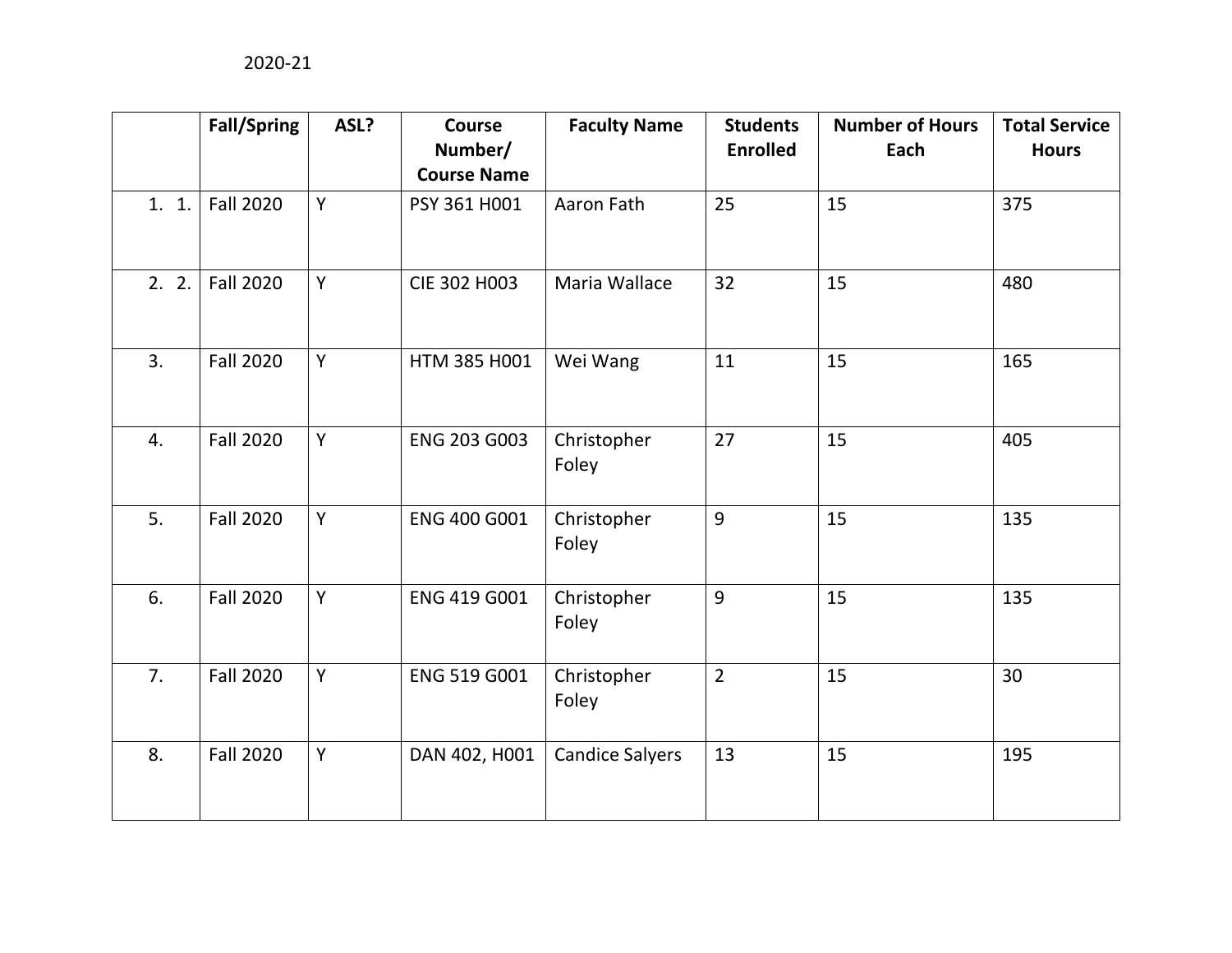| 9.  | <b>Fall 2020</b> | Y            | DAN 491 H001   | <b>Candice Salyers</b> | 14           | 15 | 210 |
|-----|------------------|--------------|----------------|------------------------|--------------|----|-----|
| 10. | <b>Fall 2020</b> | Y            | ART 442 H001   | Linh Nguyen            | 20           | 15 | 300 |
| 11. | <b>Fall 2020</b> | Y            | FAM 401 H001   | Mariann Taylor         | 13           | 15 | 195 |
| 12. | <b>Fall 2020</b> | Y            | FAM 401 H002   | Mya Rome               | 22           | 15 | 330 |
| 13. | <b>Fall 2020</b> | $\mathsf{N}$ | BLK 491 H001   | Sherita Johnson        | $\mathbf{1}$ | 15 | 15  |
| 14. | Spring<br>2021   | Y            | <b>DAN 202</b> | <b>Candice Salyers</b> | 16           | 15 | 240 |
| 15. | Spring<br>2021   | Y            | <b>DAN 301</b> | <b>Candice Salyers</b> | 16           | 15 | 240 |
| 16. | Spring<br>2021   | Y            | <b>CMS 490</b> | Laura Alberti          | 11           | 15 | 165 |
| 17. | Spring<br>2021   | Y            | ENG 203 G001   | Christopher<br>Foley   | 35           | 15 | 525 |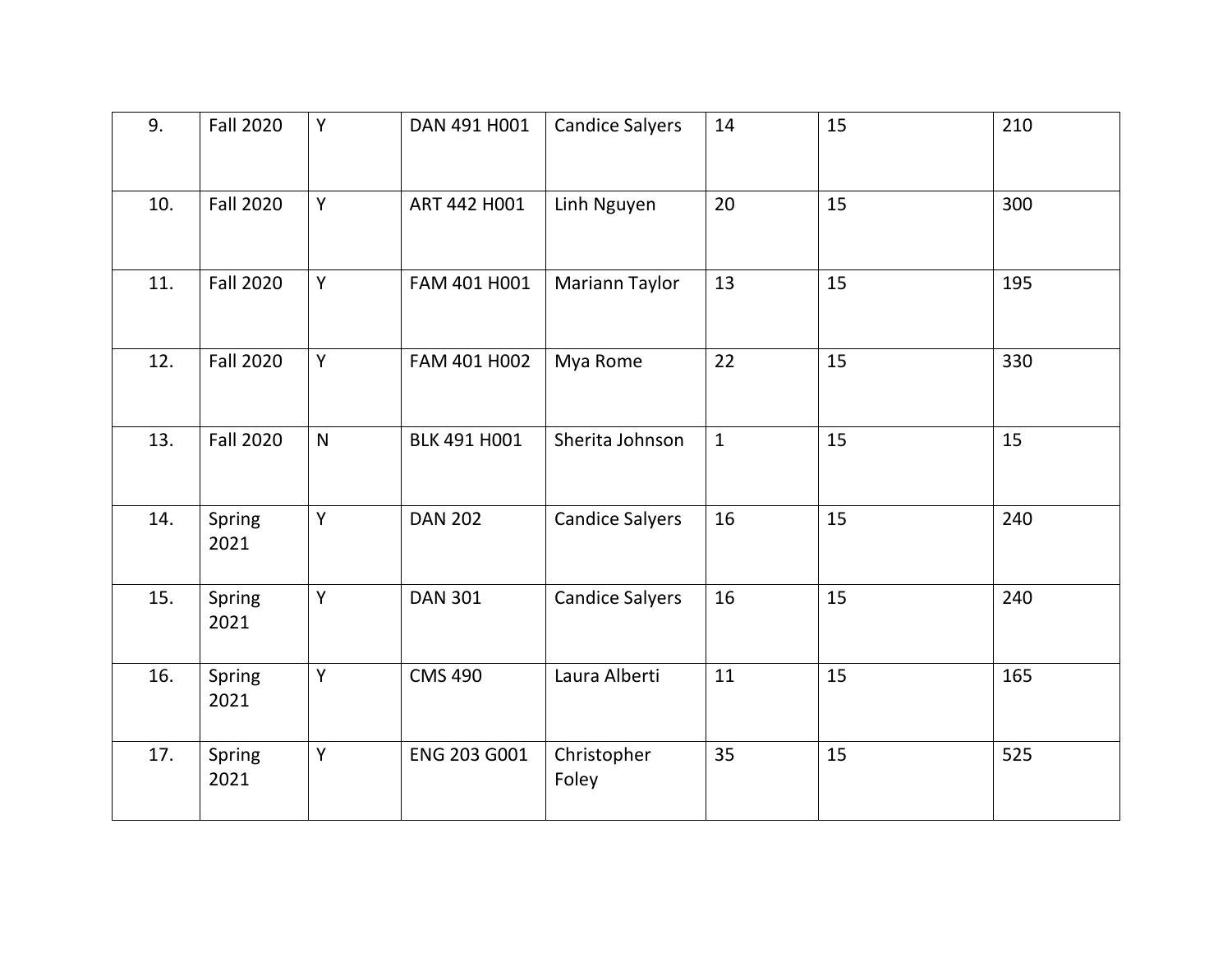| 18. | Spring<br>2021 | Y         | ENG 203 G002           | Christopher<br>Foley | 35                       | 15 | 525        |
|-----|----------------|-----------|------------------------|----------------------|--------------------------|----|------------|
| 19. | Spring<br>2021 | Y         | <b>FAM 401</b><br>H001 | Mariann Taylor       | 22                       | 15 | 330        |
| 20. | Spring<br>2021 | Y         | <b>FAM 401</b><br>H002 | Mya Rome             | 22                       | 15 | 330        |
| 21. | Spring<br>2021 | Y         | <b>PSY 361</b><br>H001 | Aaron Fath           | 27                       | 15 | 405        |
| 22. | Spring<br>2021 | Y         | <b>ESC 302</b><br>H001 | Kenneth<br>Rhinehart | 21                       | 15 | 315        |
| 23. | Spring<br>2021 | Y         | <b>CIE 302</b><br>H001 | Maria Wallace        | 39                       | 15 | 585        |
| 24. | Spring<br>2021 | ${\sf N}$ | BSC 201 H001           | Mel Guiterrez        | 78                       | 15 | 1170       |
|     |                |           |                        | 12 faculty           | 520<br>students<br>total |    | 7800 total |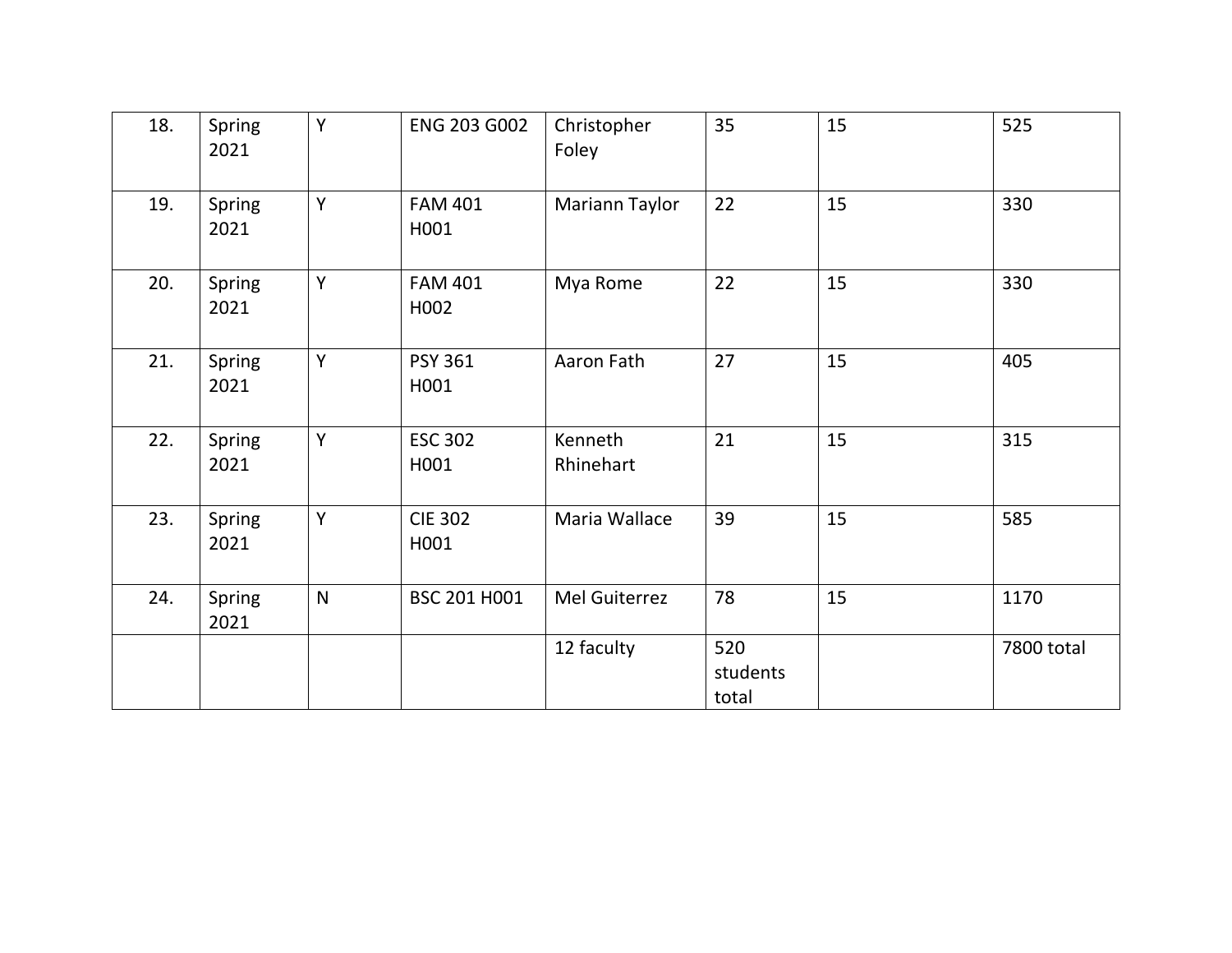Fall 2021

- 1. DAN 302- Candice Salyers, Leaps of Faith **9 students**
- 2. CMS 490 Laura Stengrim, Kuntry Kidz **14 students**
- 3. MKT 380 Business to Business Marketing, Chao Meng, partner: Needs INC/First Academy **35 students**
- 4. PSY 613 Cultural Bases of Behavior, Craig Warlick, Edwards Street Fellowship **24 students**
- 5. BSC 103 Biology and Society, Melissa Gutierrez, MS Inland Clean Up **69 students**
- 6. BSC 201L Zoology, Melissa Gutierrez, USM Community Garden **24 students**
- 7. SME 432 Science for Elementary Teachers, Rachel Gisewhite 2C Mississippi **14 students**
- 8. SME 432 Science for Elementary Teachers, Maria Wallace Hattiesburg Zoo **17 students**
- 9. PHI 453- Philosophy of Law Sam Bruton, partner: African American Mil History Museum **7 students**
- 10. FAM 401 Child and Family Life Education, Mariann Taylor, various **24 students**
- 11. FAM 401 Child and Family Life Education, Mya Rome, various **24 students**
- 12. CIE 99 Intermediate Reading, Lilian Hill, potential partner: campus support services **26 students**
- 13. CIE 99 Intermediate Reading, Lilian Hill, potential partner: campus support services **26 students**
- 14. SWK 301L- Introduction to Social Work Lab, Melody Davisson, Christian Services **23 students**
- 15. SWK 301L Introduction to Social Work Lab, Melody Davisson, Christian Services **21 students**
- 16. PSY 475 Senior Seminar in Psychology Aaron Fath, Southern Pines Animal Shelter **24 students**
- 17. IDS 110 Jason Wallace Habitat for Humanity **19 students**
- 18. IDS 110 Masha Kravonich ESFC **19 students**
- 19. IDS 110 Christy Kayser Arrazattee Boys and Girls Club **19 students**
- 20. IDS 110 Adina Green Hawkins Elementary **19 students**
- 21. HON 303 H008 Candice Salyers Sandglass Theater **8 students**

21 individual sections

17 faculty

465 students

6975 hours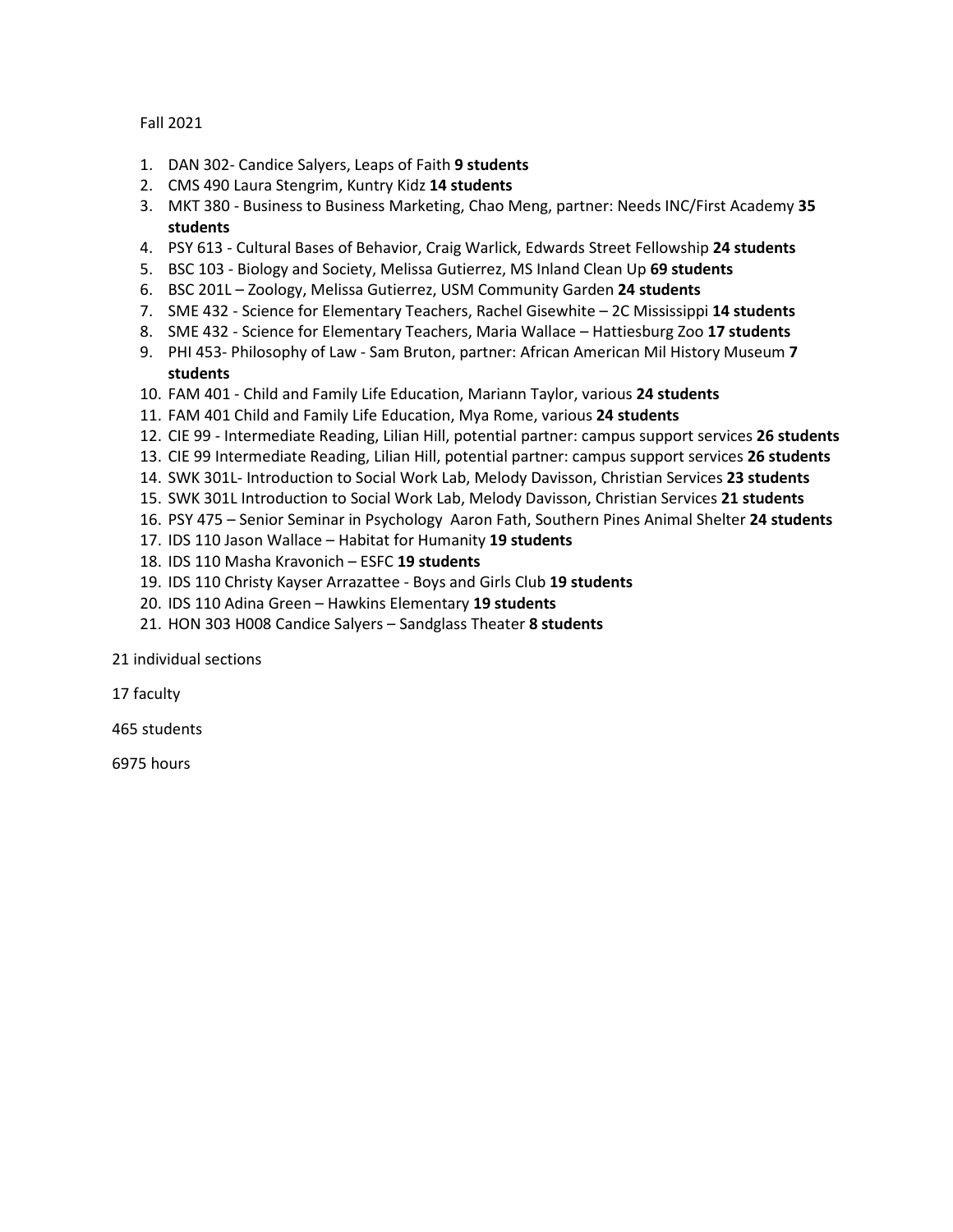|  | <b>Spring 2022 Community-Engaged Learning Classes</b> |  |
|--|-------------------------------------------------------|--|
|--|-------------------------------------------------------|--|

|                 | Course            | <b>Course Name</b>           | Faculty        | <b>Section</b>        | <b>Designation</b> | # of           | # of  | <b>Total</b> |
|-----------------|-------------------|------------------------------|----------------|-----------------------|--------------------|----------------|-------|--------------|
|                 | <b>Number</b>     |                              |                | <b>Number</b>         |                    | students       | hours | <b>Hours</b> |
| 1.              | <b>ART</b>        | <b>Graphic Design</b>        | Linh Nguyen    | H001                  | <b>ASL</b>         | 32             | 15    |              |
|                 | 343               | <b>III/Presentation</b>      |                | and                   |                    |                |       |              |
|                 |                   |                              |                | H <sub>0</sub> 02     |                    |                |       |              |
| 2.              | <b>CIR 407</b>    | Early Literacy II            | Jo Hawkins-    | H002-                 | <b>ASL</b>         | 25             | 15    |              |
|                 |                   |                              | Jones          | <b>LEC</b>            |                    |                |       |              |
|                 |                   |                              |                | 7270<br>$H001-$       |                    | 15             | 15    |              |
| 3.              | <b>CMS</b><br>490 | Capstone in<br>Communication | Laura Alberti  | <b>LEC</b>            | <b>ASL</b>         |                |       |              |
|                 |                   | <b>Studies</b>               |                | 5780                  |                    |                |       |              |
| 4.              | <b>DPH</b>        | <b>Community Health</b>      | Vickie Reed    | $H001-$               | <b>ASL</b>         | 30             | 15    |              |
|                 | 321               |                              |                | <b>LEC</b>            |                    |                |       |              |
|                 |                   |                              |                | 2174                  |                    |                |       |              |
| 5.              | <b>ENG</b>        | World Literature             | Christopher    | G002-                 | <b>ASL</b>         | 11             | 15    |              |
|                 | 203               |                              | Foley          | <b>LEC</b>            |                    |                |       |              |
|                 |                   |                              |                | 5205                  |                    |                |       |              |
| 6.              | <b>FAM</b>        | Family Life                  | Mariann        | $H001-$               | <b>ASL</b>         | 48             | 15    |              |
|                 | 401/501           | Education                    | Taylor         | <b>LEC</b>            |                    |                |       |              |
|                 |                   |                              |                | 6018                  |                    |                |       |              |
| 7.              | <b>FAM</b>        | Family Education             | Mya Rome       | H002-                 | <b>ASL</b>         | 22             | 15    |              |
|                 | 401               |                              |                | <b>LEC</b>            |                    |                |       |              |
|                 |                   |                              |                | 5255                  |                    |                |       |              |
| 8.              | <b>SWK</b>        | Social Work Lab              | Melody         | $H001-$               | <b>ASL</b>         | 24             | 15    |              |
|                 | 301L              |                              | Davisson       | LAB                   |                    |                |       |              |
| 9.              | <b>SWK</b>        | Social Work Lab              | Denise Brown-  | 7076<br>$G001-$       | <b>ASL</b>         | 14             | 15    |              |
|                 | 301L              |                              | Rouse          | LAB                   |                    |                |       |              |
|                 |                   |                              |                | 7068                  |                    |                |       |              |
|                 | <b>10 BLK</b>     | Service Learning in          | Cheryl Jenkins | $H001-$               | <b>CEL</b>         | $\overline{5}$ | 15    |              |
|                 | 491               | <b>Black Studies</b>         |                | <b>LEC</b>            |                    |                |       |              |
|                 |                   |                              |                | 6915                  |                    |                |       |              |
| 11              | <b>CIE 301</b>    | Mathematics:                 | Erin Smith     | $H001-$               | <b>CEL</b>         | 15             | 15    |              |
|                 |                   | Primary & Middle             |                | <b>LEC</b>            |                    |                |       |              |
|                 |                   | Grades                       |                | 1799                  |                    |                |       |              |
| 12 <sub>1</sub> | <b>MGT</b>        | <b>Small Business</b>        | Curtis         | $H001-$               | <b>CEL</b>         |                | 15    |              |
|                 | 482               | Consulting                   | Matherne       | <b>LEC</b>            |                    |                |       |              |
|                 |                   |                              |                | 7836                  |                    |                |       |              |
| 13              | <b>SOC</b>        | Nonprofits and               | Ann Marie      | $H001-$               | <b>CEL</b>         | 19             | 15    |              |
|                 | 405               | Social Change                | Kinnell        | <b>LEC</b>            |                    |                |       |              |
|                 |                   |                              |                | 6528                  |                    |                |       |              |
|                 |                   |                              |                | $H001-$<br><b>LEC</b> |                    |                |       |              |
|                 |                   |                              |                | 6529                  |                    |                |       |              |
|                 | 14 SPE 410        | Reading and                  | Robert "Alex"  | $H001-$               | <b>ASL</b>         | 8              | 15    |              |
|                 |                   | Writing Instruction          | Smith          | <b>LEC</b>            |                    |                |       |              |
|                 |                   | for Students with            |                | (6775)                |                    |                |       |              |
|                 |                   | Disabilities                 |                |                       |                    |                |       |              |